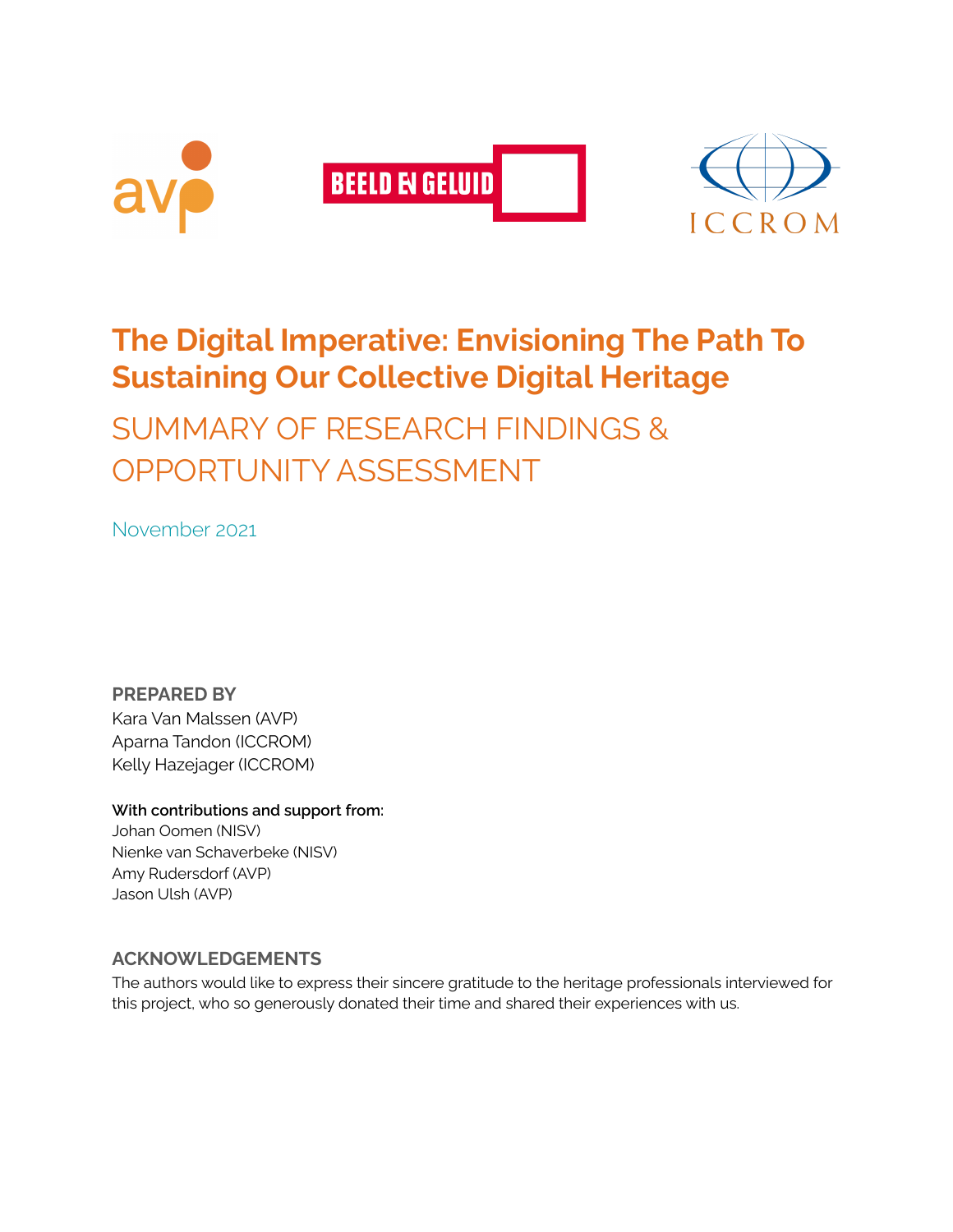## <span id="page-1-0"></span>**CONTENTS**

| <b>CONTENTS</b>                                               | $\mathbf{2}$   |
|---------------------------------------------------------------|----------------|
| <b>EXECUTIVE SUMMARY</b>                                      | 3              |
| Definitions: digital heritage and sustaining digital heritage | 3              |
| Digital heritage responsibilities and challenges              | 3              |
| A model for sustaining digital heritage                       | 4              |
| Skills and capacities needed for sustaining digital heritage  | 5              |
| 1. INTRODUCTION                                               | 6              |
| About this report                                             | 7              |
| Background                                                    | 7              |
| Project partners                                              | $\overline{7}$ |
| 2. METHODOLOGY                                                | 9              |
| Interviews                                                    | 9              |
| Focus group session                                           | 10             |
| Analysis of the professional development landscape            | 11             |
| 3. WHAT IS DIGITAL HERITAGE?                                  | 12             |
| Digital heritage                                              | 12             |
| Sustainability of digital heritage                            | 12             |
| 4. SUSTAINING DIGITAL HERITAGE ACTIVITIES                     | 14             |
| 1. Produce future-proofed digital heritage content            | 14             |
| 2. Collect digital heritage content                           | 15             |
| 3. Manage data and digital assets                             | 16             |
| 4. Make digital heritage accessible and usable                | 16             |
| 5.  While respecting rights and acting ethically              | 17             |
| 6. Preserve digital content over time                         | 18             |
| 7. Manage digital operations                                  | 19             |
| 8. Develop and continually update digital skills              | 20             |
| 9. Garner and maintain ongoing support                        | 21             |
| 5. A MODEL FOR SUSTAINING DIGITAL HERITAGE                    | 23             |
| Recommendation 1: Adopt a service mindset                     | 25             |
| Recommendation 2: Right-size digital operations               | 26             |
| Recommendation 3: Deliver value                               | 28             |
| Recommendation 4: Demonstrate impact                          | 29             |
| 6. ANALYSIS OF CURRENT PROFESSIONAL DEVELOPMENT OFFERINGS     | 31             |
| 7. OPPORTUNITIES FOR ICCROM                                   | 34             |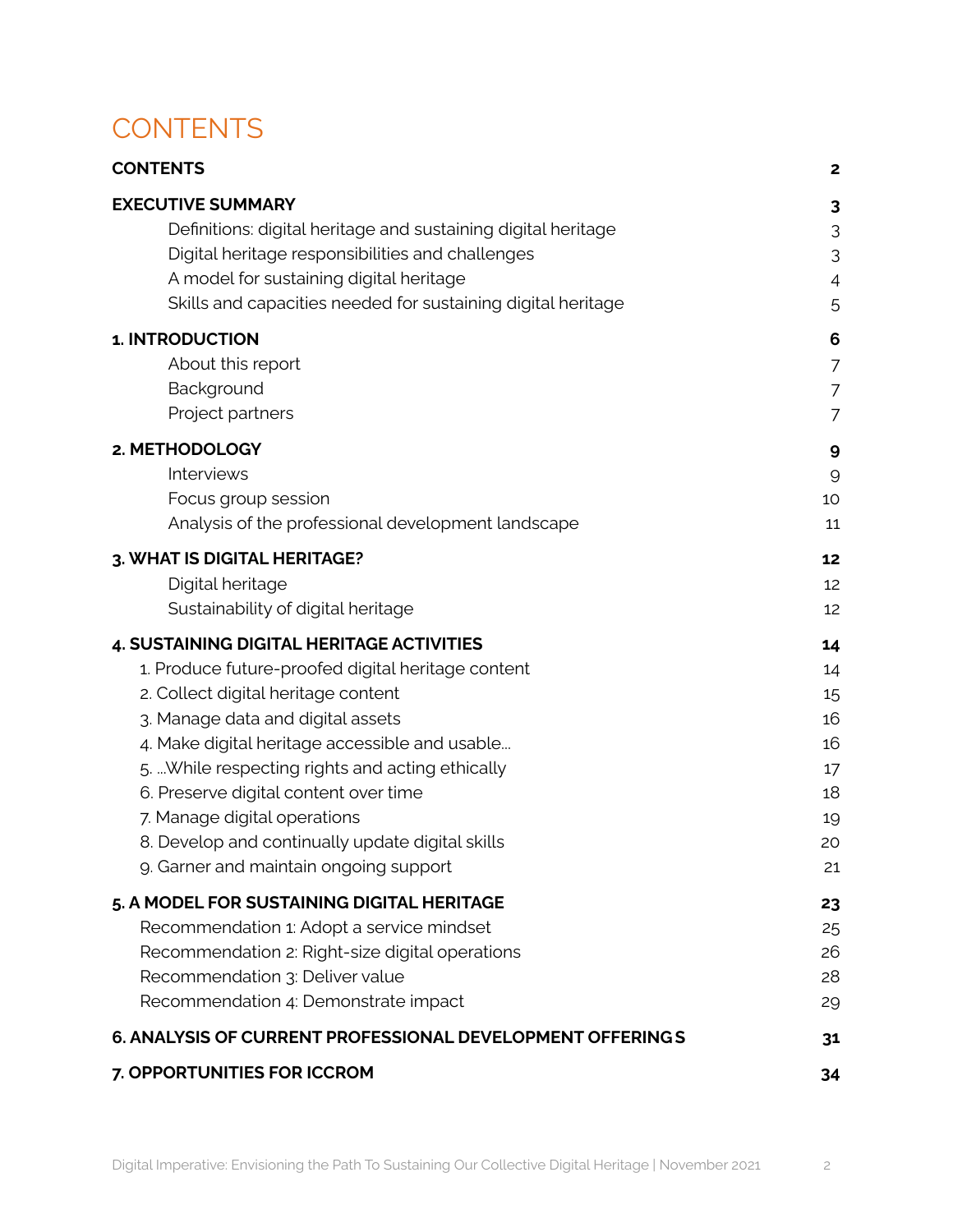## <span id="page-2-0"></span>EXECUTIVE SUMMARY

In 2021, ICCROM embarked on a journey to understand the needs, challenges, and goals of heritage professionals whose work relates to sustaining digital heritage. The aim of this inquiry is to develop a proposal for a programme—tentatively called Sustaining Digital Heritage—that could help fill gaps in existing opportunities for capacity development offered on this topic. In order to learn directly from practitioners, interviews were conducted with over 30 heritage professionals from across the globe. Each interviewee was asked to share their perspective on:

- What is digital heritage?
- What does sustaining digital heritage mean?
- How does their work relate to digital heritage?
- What challenges do they face in relation to sustaining digital heritage?
- What skills and capacities are needed to sustain digital heritage?

This report shares the findings of these discussions and identifies professional development opportunities that could help practitioners develop skills and capacities to sustain digital heritage.

#### <span id="page-2-1"></span>**Definitions: digital heritage and sustaining digital heritage**

One of the key goals of this research was to understand practitioners' definitions of key terms: digital heritage, and sustaining digital heritage. The majority of interviewees agreed that digital heritage is something that takes digital form, either because it is natively digital (born-digital) or was digitized from a physical source. Several noted that digital heritage is more than just the assets, but also the environment in which those assets are experienced. Sustainability of digital heritage was then described as the activities that go into the active maintenance of digital objects, environments, and contexts, in order to ensure ongoing access.

#### <span id="page-2-2"></span>**Digital heritage responsibilities and challenges**

Another goal of this research was to learn what is involved in sustaining digital heritage, from the interviewees perspective, and what current challenges they face in this work. The interviews surfaced a number of critical activities and concerns:

- 1. **Producing future-proofed digital heritage content** that is created with the long term in mind (e.g., digitization and born-digital content creation). Challenges include dealing with large quantities of content, and ensuring that content is of sufficient quality to be usable in the future.
- 2. **Collecting born-digital heritage content.** Interviewees noted that they are struggling with decisions around what to collect and what to keep, given the immense volume of digital content being produced today.
- 3. **Managing data and digital assets**, by ensuring they can be located, understood, interpreted, and used appropriately today and over time. Challenges include lack of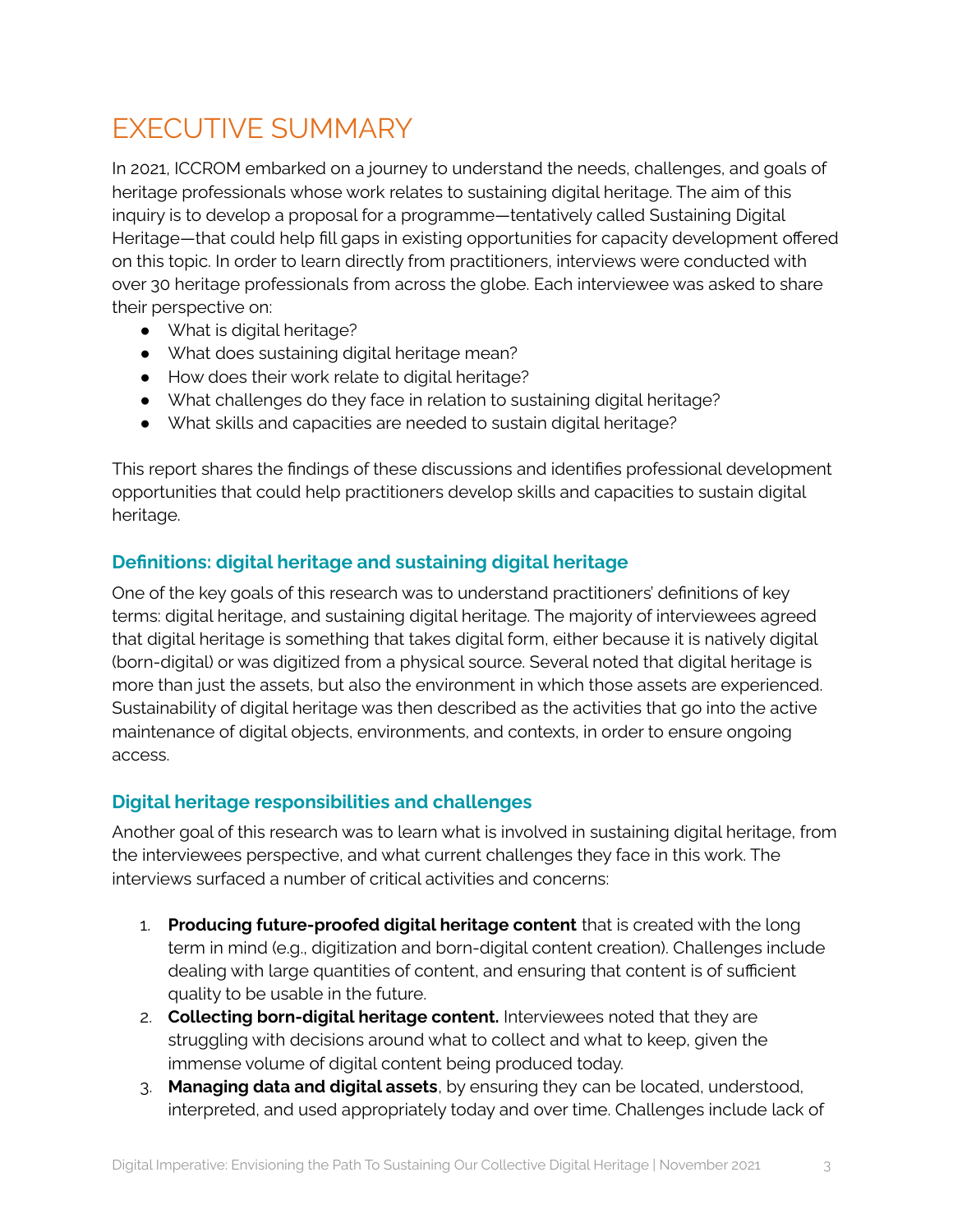operational infrastructure (tools, network connectivity), the need for sophisticated asset management technologies, and the need to create large volumes of metadata.

- 4. **Making digital heritage accessible and usable...** Providing open access, ensuring interoperability, and engaging with audiences are among top priorities for sustainability.
- 5. …**While respecting rights and acting ethically**. While open access is an ambition, many feel inhibited by the unknowns around intellectual property rights, and ensuring ethical treatment of creator communities.
- 6. **Preserving digital content over time** so that it will remain accessible in future technological environments. Challenges include maintaining a reliable storage environment, keeping up with the demands of data migration as technologies change over time, and ensuring data security.
- 7. **Managing digital operations**, including managing timelines and budgets, working with stakeholders, and managing teams. A particular challenge in this area is working with technologists—many interviewees struggle to communicate their needs to these key partners, and feel that technologists often don't understand the unique needs of the heritage domain.
- 8. **Developing and continually updating skills** as technologies change and evolve. This is a particular challenge for heritage organizations with limited budgets and staffing.
- 9. **Garnering and maintaining ongoing support** for all of the resource-intensive activities outlined above. Many feel that decision-makers fail to recognize the critical need for ongoing funding, and that note that partnerships aren't always equitable.

#### <span id="page-3-0"></span>**A model for sustaining digital heritage**

Given the myriad of responsibilities and challenges outlined by interviewees, it is clear that in order to sustain digital content, one must create a sustainable programme. To do this, heritage practitioners must develop multi-disciplinary capacities and be able to apply them strategically. We envision a model for sustainability that emphasizes incremental development and prioritization of effort in a way that is responsive to stakeholder and user needs. Our suggestion is that sustaining digital heritage requires that professionals go beyond the domain specific skills (.e.g, digitization, digital preservation) and adopt interdisciplinary thinking that will allow them to:

- **Adopt a service mindset** Build digital heritage programmes that are focused on delivering ongoing value to people (not just data), including decision-makers, end-users, and content creators.
- **Right-size digital operations** Build digital heritage programmes that are responsive to the priorities of stakeholders, are manageable within available resources, and effectively leverage the best of what technology partners can offer.
- **Deliver value** Engage directly with users to find ways to deliver content in ways that are meaningful to them.
- **Demonstrate impact** Make digital heritage a priority for decision-makers by showcasing the impact of value creation.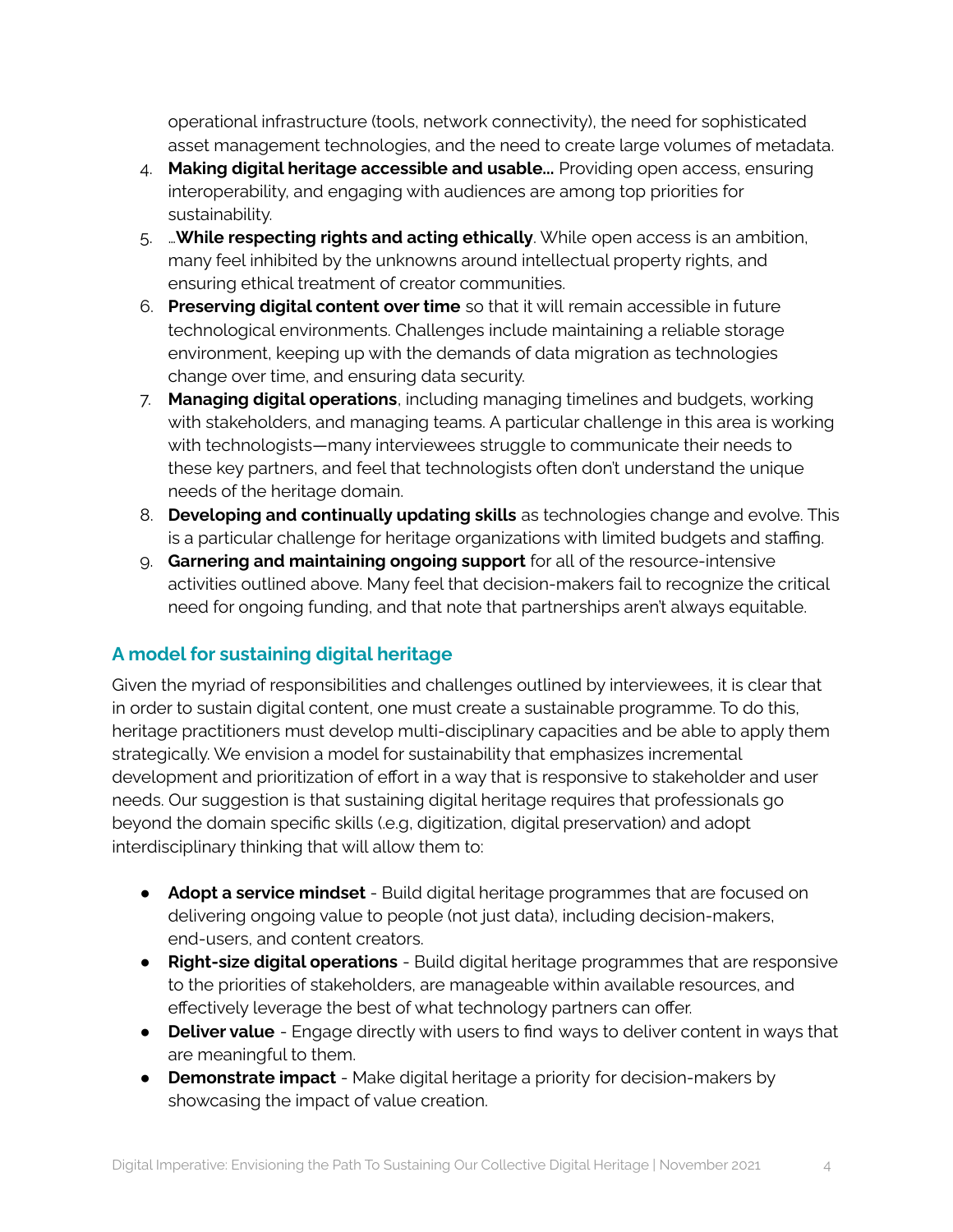#### <span id="page-4-0"></span>**Skills and capacities needed for sustaining digital heritage**

To build sustainable programmes, heritage professionals would benefit from learning from other disciplines, including design thinking, programme/project management, and IT business analysis.

Reviewing the current landscape of professional development offerings, we found that while existing trainings cover many of the foundational skills involved in digital preservation, digital strategy, data management, and access, these topics are currently siloed (e.g., digital preservation courses do not cover topics related to access, etc.) and lack the larger, multidisciplinary strategic perspective we suggest is necessary to sustain digital heritage.

We propose that ICCROM develop a Sustaining Digital Heritage programme that focuses on bringing together multiple disciplines, partners, and existing resources in order to develop the digital leaders of tomorrow and help ensure the sustainability of our collective digital heritage.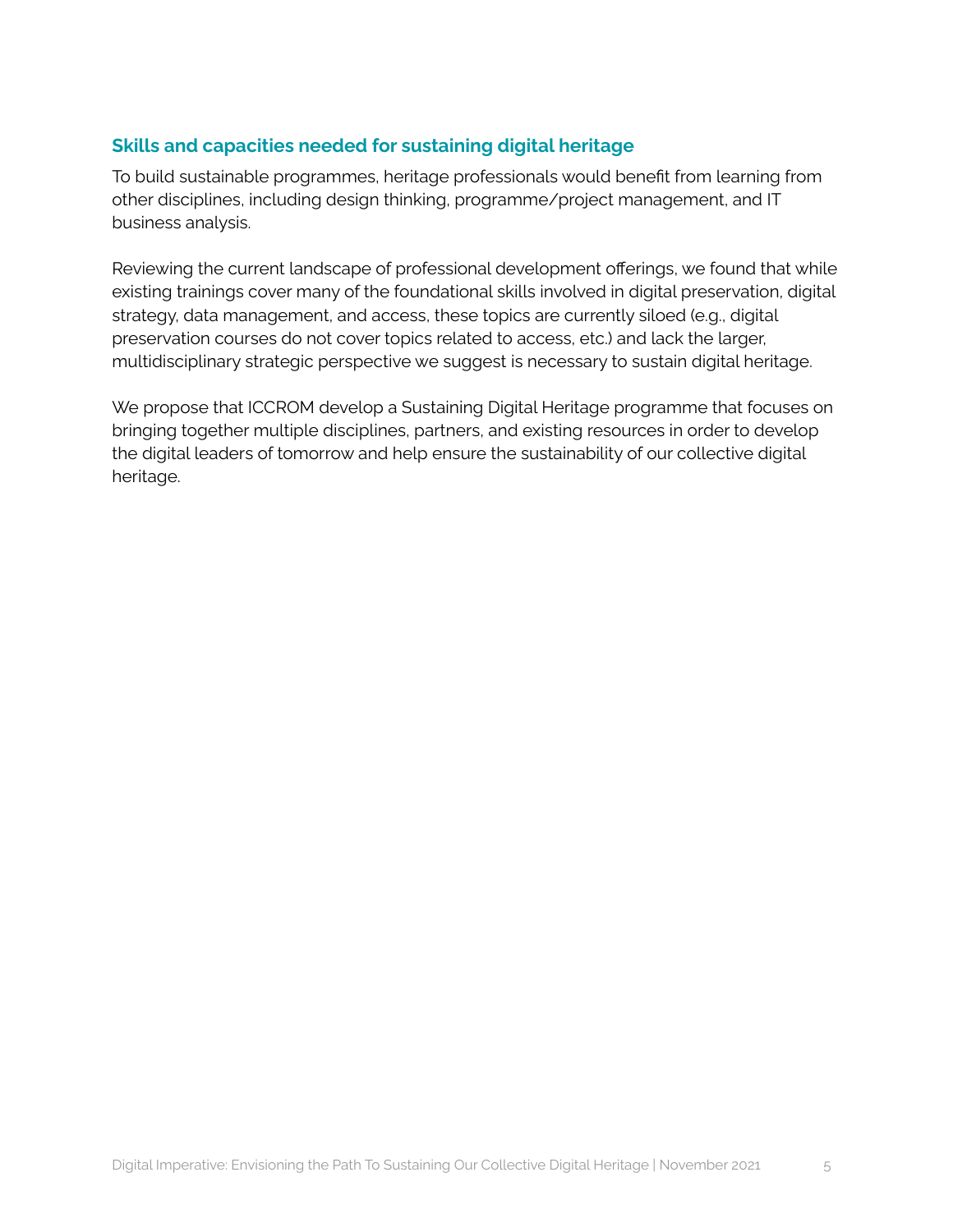## <span id="page-5-0"></span>1. INTRODUCTION

There is a new continent made of bits, powered by machines, accessible by anyone, anywhere. Every industry has a home here, including heritage. There is a rush to populate and be part of this space that has become woven into every part of our lives, from business and banking, to entertainment and education.

What do heritage organizations do in this land? Most do one or more of the following:

- **Engage with users, patrons, and audiences**. The digital environment allows heritage organizations to meet people where they already are learning, exchanging, and creating information. It allows them to reach wider audiences than they can in the physical world, and provide access to more data and artifacts than ever before.
- **Maintain content**. For content that was natively created in the digital domain, it must often be preserved in the same environment. Similarly, older machine-dependent content originally created on now-obsolete technologies are migrated to the digital domain in order to be maintained for future use.
- **Innovate.** Bringing heritage content into the digital domain enables new insights and innovations, both to the heritage itself, as well as to the audiences that engage with heritage. 3D laser scanning offers a new way to study and interact with a site. Massive sets of collections data can be analyzed to generate new insights into the composition of the collection. And artificial intelligence will free up time by automating tasks.

As exciting as it is, there is also a lot of anxiety and hesitation around engaging in the digital world. It grows quickly, at exponential scales that are difficult for the human mind to conceive of. It is decentralized, which requires placing trust in institutions and computers that we may not have a relationship with (and there are nefarious actors compounding this problem). And the skills required to operate in this space are new and quickly evolving. The pace of change that this world undergoes makes catching up feel out of reach.

For many heritage institutions, the prospect of maintaining a digital presence that serves both audiences and artifacts often feels *unsustainable*. Sustaining digital heritage feels like an imperative—digital is clearly here to stay—but simultaneously an impossibility.

What is unique about this world that makes sustainability feel so different from what heritage professionals are accustomed to? And how can sustainability be achieved in this expansive environment? This report presents the findings of an investigation into the needs, challenges, and goals of heritage professionals in their quest to sustain digital heritage, and offers insights into the opportunities for capacity development.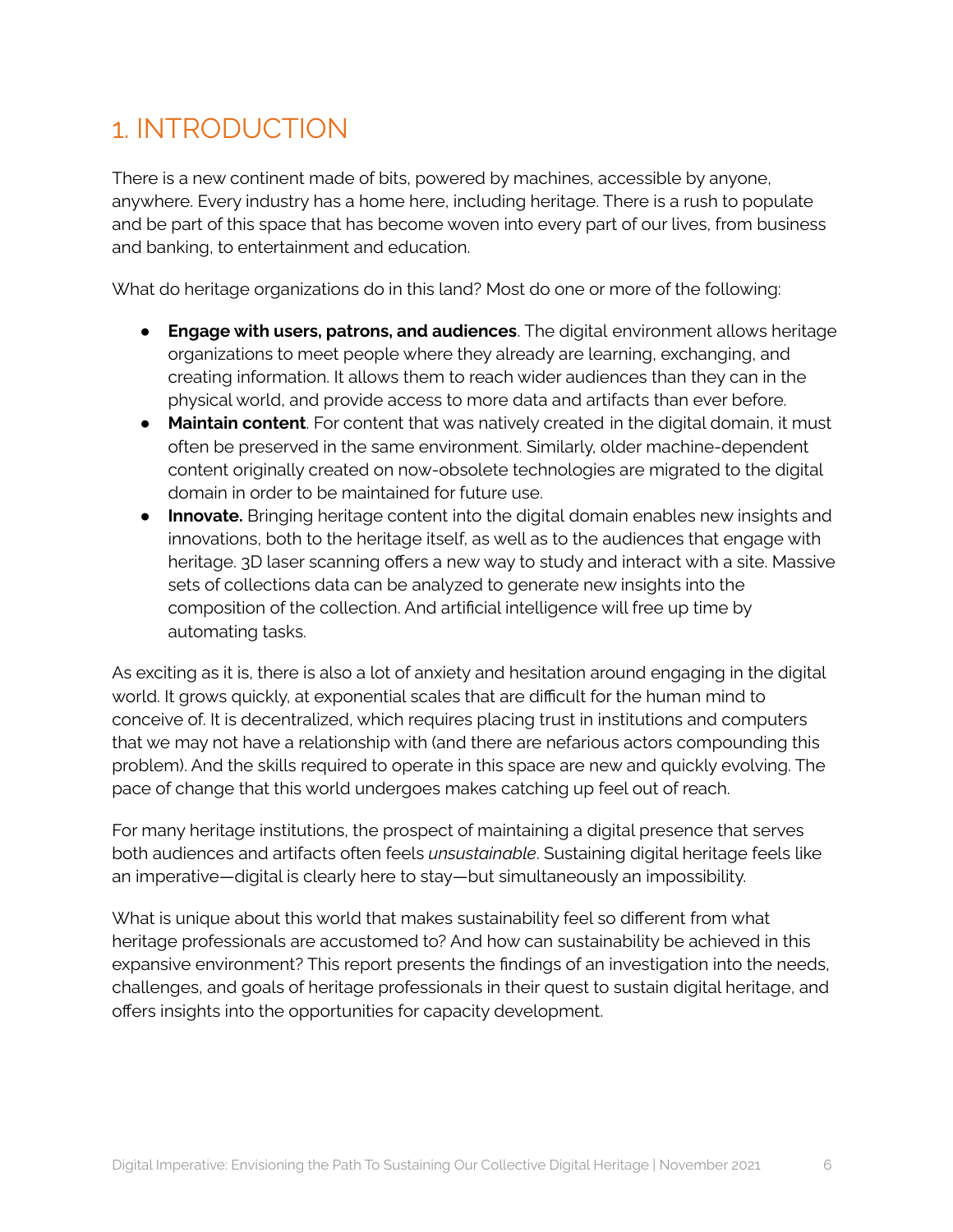#### <span id="page-6-0"></span>**About this report**

This report is the product of a study conducted by the International Center for the Study of the Preservation and Restoration of Cultural Property (ICCROM) that aims to understand the challenges, needs, and goals of heritage professionals working to sustain digital heritage. The objective of this project is to understand the possible scope of a proposed Sustaining Digital Heritage programme at ICCROM, and how it could fill existing gaps rather than duplicate efforts of other professional groups.

The research effort aims to identify:

- A prospective market for such a programme
- Constituent needs and goals
- Current capacity development offerings
- Opportunities for a future programme at ICCROM
- Key players and prospective partners

In this report, we share the findings from interviews with over 30 heritage professionals from around the world, and what concerns them about the sustainability of digital heritage. We then propose a model for sustaining digital heritage that responds directly to these needs. Next, we look at the current landscape of professional development training, to learn what opportunities there are for heritage professionals to gain digital skills that will help them with sustainability. Finally, we touch on ways ICCROM may be able to provide support for capacity development in this evolving and dynamic domain.

#### <span id="page-6-1"></span>**Background**

The success of ICCROM's Safeguarding Sound and Image Collections (SOIMA) programme has shown that there is a strong and urgent need to build capacity for the preservation of sound and image heritage. From the programme's initiation in 2007 to the present, the production of sound and image content has made a fundamental shift to digital. To respond effectively to participants' needs through this evolution, the SOIMA curriculum made a parallel shift over time, to focus on sustaining digital sound and image heritage. What this programme also revealed, however, is the need is much broader than just images and sounds — our entire digital heritage is at stake. This includes sounds and images, but also text, datasets, web content, and emergent forms of culture, such as software-based art and immersive 3D experiences. The quantities are vast, the content complex, and the solutions are not well understood. Digital is now one of the dominant modes of cultural expression, straddling the lines between the tangible and intangible.

#### <span id="page-6-2"></span>**Project partners**

This project is a collaboration between ICCROM, the Netherlands Institute for Sound and Vision (NISV), and AVP. These three organizations each offer unique perspectives and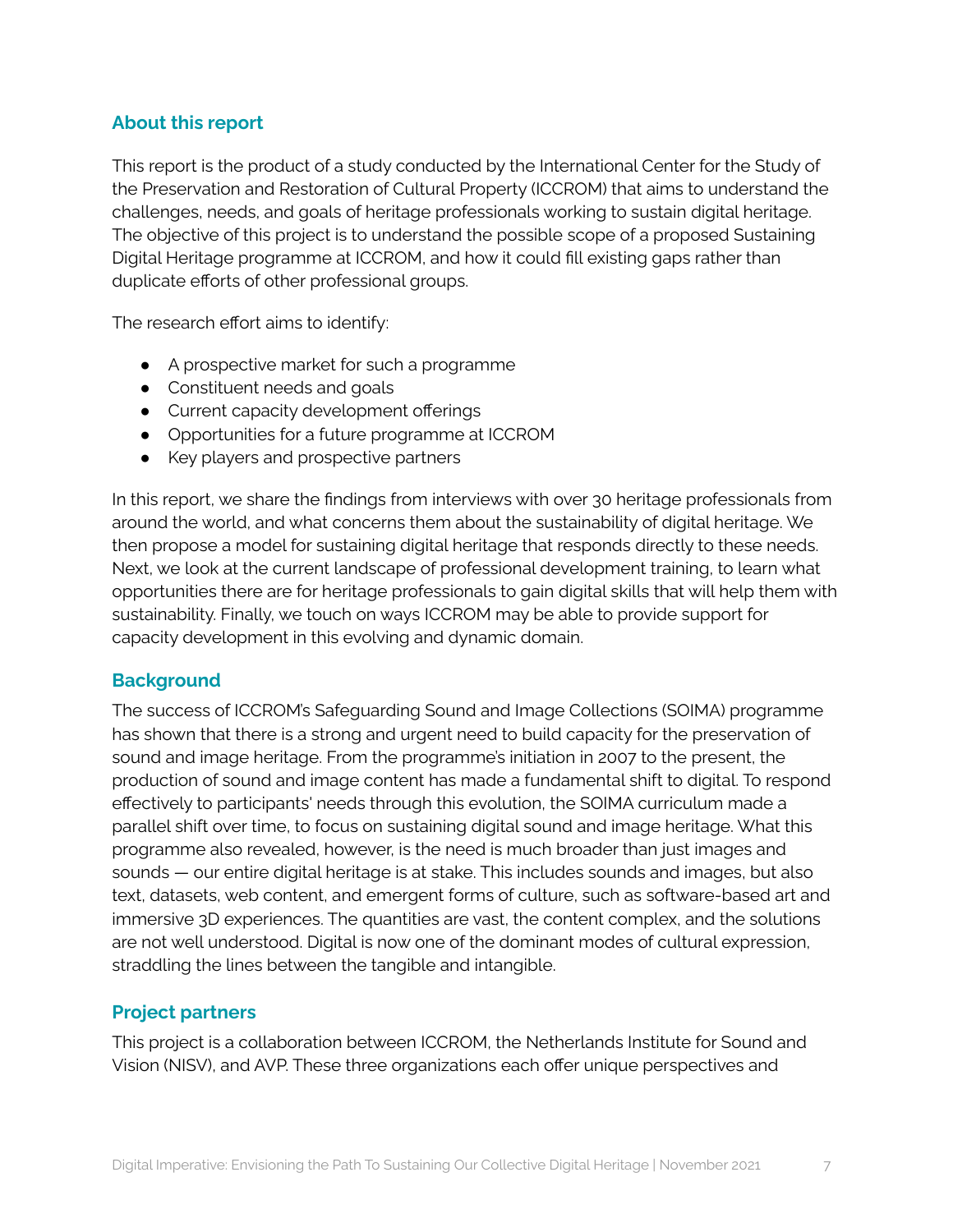strengths that make them ideal partners to tackle this challenge and craft a proposal for a new Sustaining Digital Heritage programme.

ICCROM is an intergovernmental organization, whose member states are facing increasing difficulty in sustaining their digital heritage. Within this network, there is a wealth of experiences and perspectives to draw on in order to study the needs.

NISV is a world-class public preservation, archiving, and education institution. They are a leader in digital innovation and preservation that brings deep research and development expertise to solution building.

AVP is a consultancy that uses human-centered design methods to solve data management challenges in a variety of sectors, including cultural heritage, media and entertainment, corporate, and government. AVP brings a methodological approach to this initiative, as well as years of experience creating contextual solutions to sustaining digital heritage.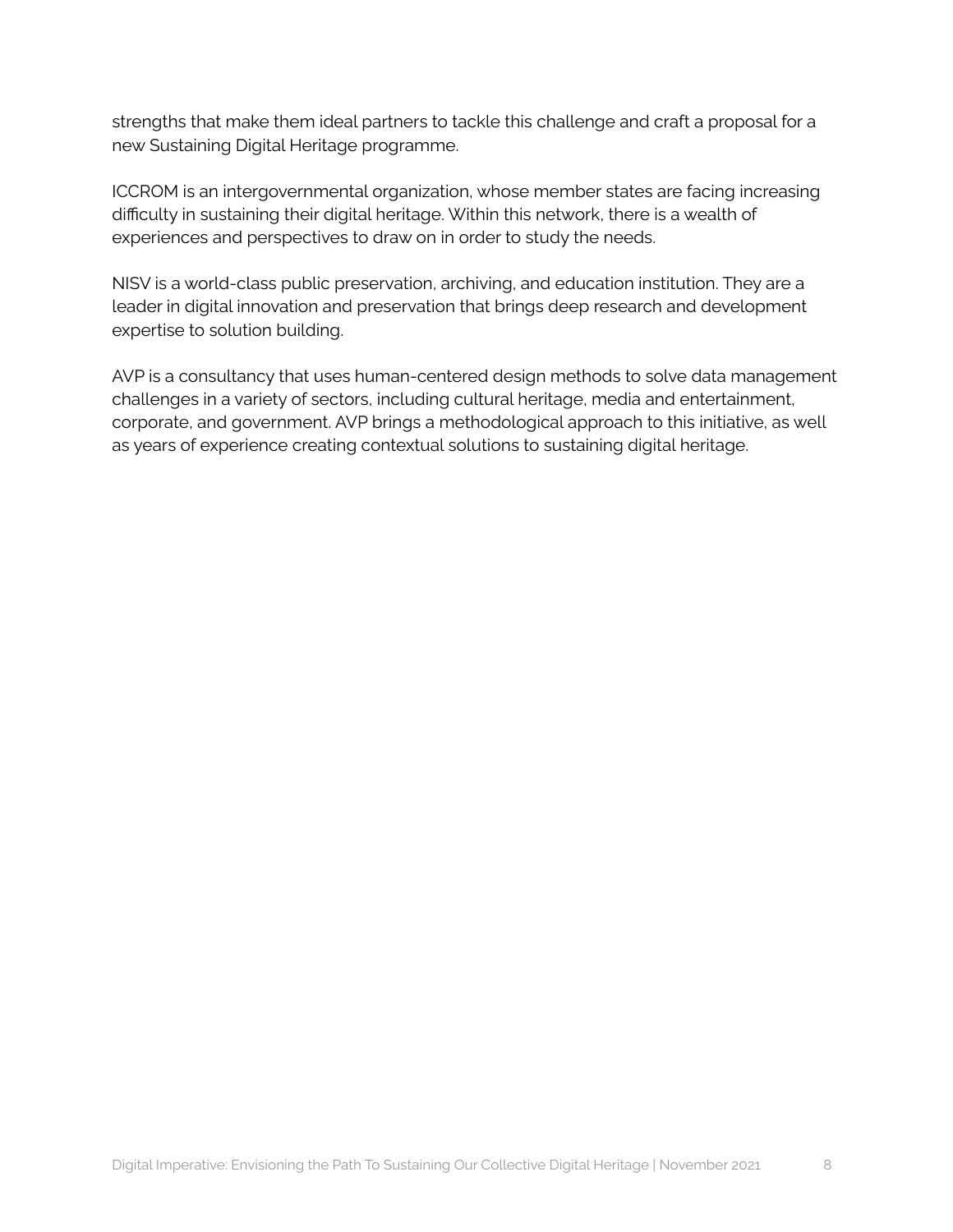# <span id="page-8-0"></span>2. METHODOLOGY

#### <span id="page-8-1"></span>**Interviews**

In order to learn from heritage professionals around the world and identify opportunities that could support their digital heritage needs and goals, project team members interviewed over 30 heritage thought leaders, practitioners, and service providers from across the globe. Each interview followed a consistent format, covering the following topics:

- How does the interviewee define "digital heritage"?
- How does their work relate to digital heritage/information?
- What challenges do they face in relation to digital heritage?
- What capacities and skills are needed to sustain digital heritage? How do they currently develop those skills and capacities?
- What are their goals and vision for digital heritage?
- How do they define "sustainability of digital heritage"?

The distribution of regions represented by the interviewees can be seen in the following chart:



## **Regions represented**

#### *Figure 1. Regions represented by interviewees*

#### More specifically, interviewees represented the following countries: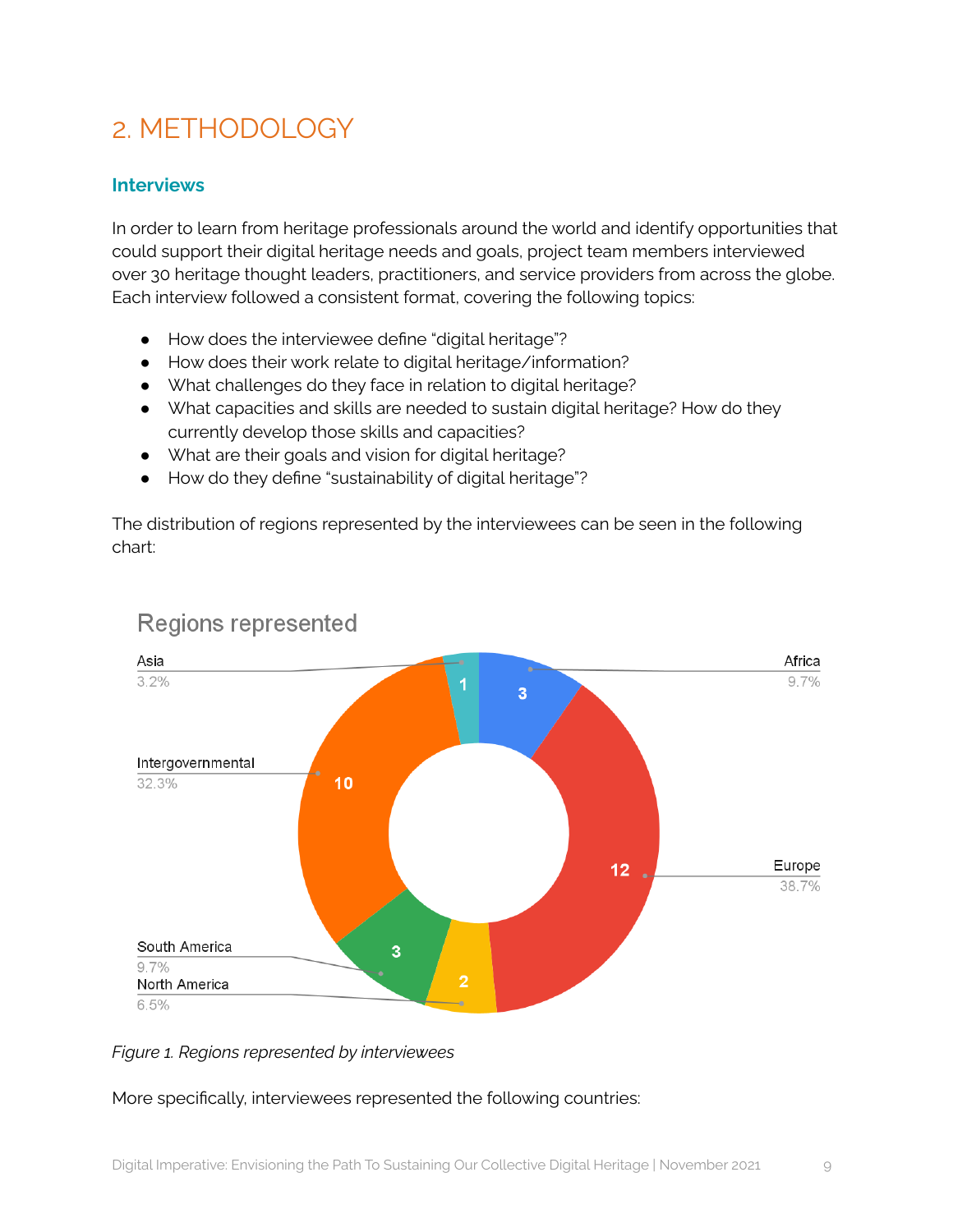- Argentina
- Belgium
- Egypt
- France
- Ghana
- India
- Ireland
- Italy
- Kenya
- Netherlands
- **•** Turkey
- United Kingdom
- United States of America

The types of organizations represented by the interviewees included:

- Museums
- National archives and libraries
- Audiovisual archives
- Research centres, including those that work to digitally document the natural world and built heritage
- Non-profits
- Software development firms
- Grant makers
- Private digital heritage startups
- Intergovernmental Organizations

Note that any quotes in this report attributed to interviewees are anonymized to respect the privacy of these individuals who so generously gave their time to this project.

#### <span id="page-9-0"></span>**Focus group session**

We asked five of the interviewees from different organizations and regions to return for a group session where they were asked to envision a future state where digital heritage is sustained, and to describe:

- What are the characteristics of this future?
- Who is there and what are they doing?

Finally, the group was asked for their thoughts on what a sustaining digital heritage programme from ICCROM could address.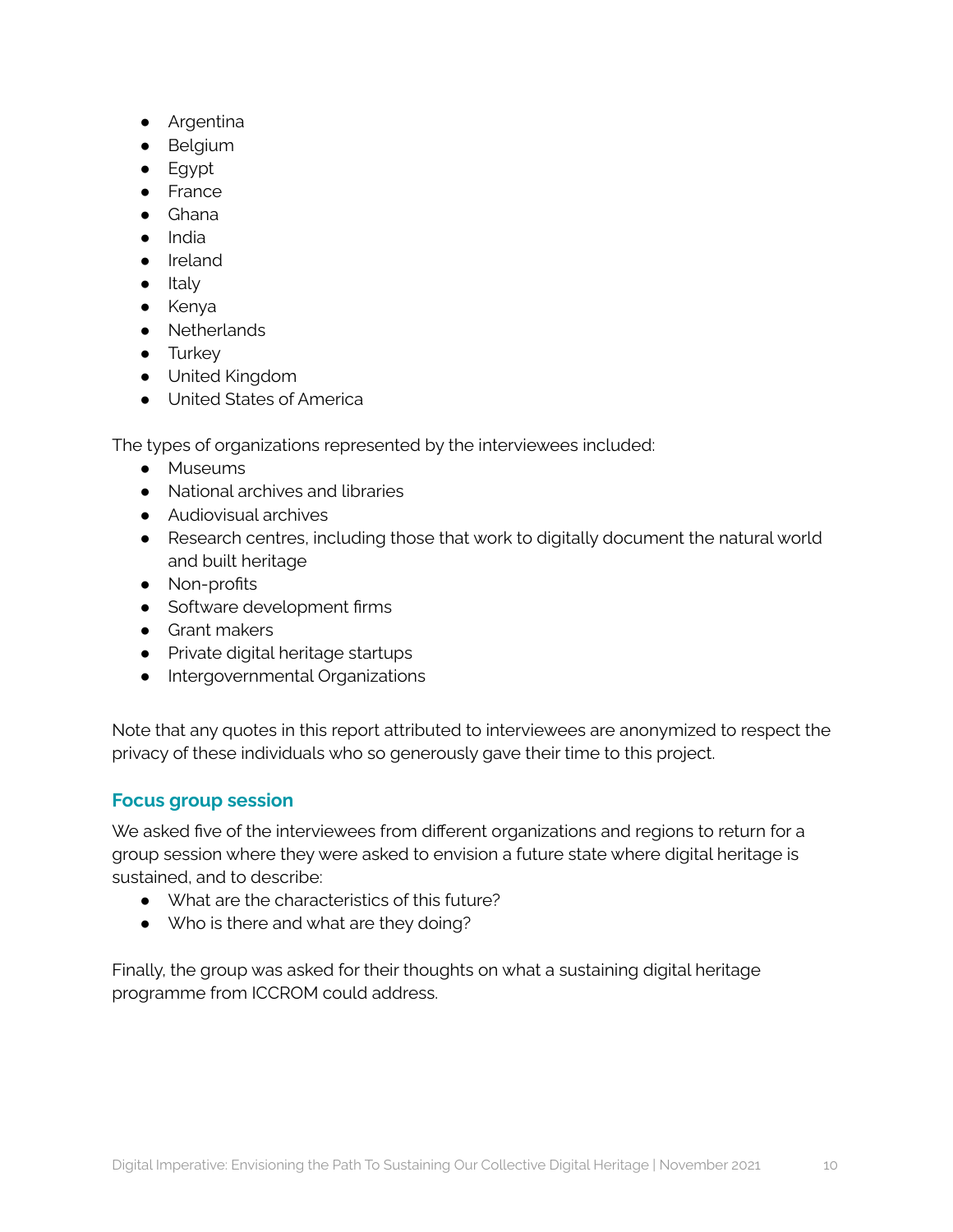#### <span id="page-10-0"></span>**Analysis of the professional development landscape**

We also reviewed the landscape of existing offerings available today that help organizations and communities develop capacity for sustaining digital heritage in order to understand what gaps might exist. This research was limited to a survey of continuing education and professional development trainings, workshops, and short-term courses (of 1 year or less) offered in **the past two years**. General conference presentations and panels, and university-level courses were not considered within scope of this exercise. We analyzed the topics covered by these offerings in order to identify where potential gaps may exist.

This research presents only an initial survey into the varied landscape of professional development in digital heritage. More research is needed to identify training opportunities in additional languages (our survey is heavily biased toward English- and Dutch-language offerings) and other forms of capacity development.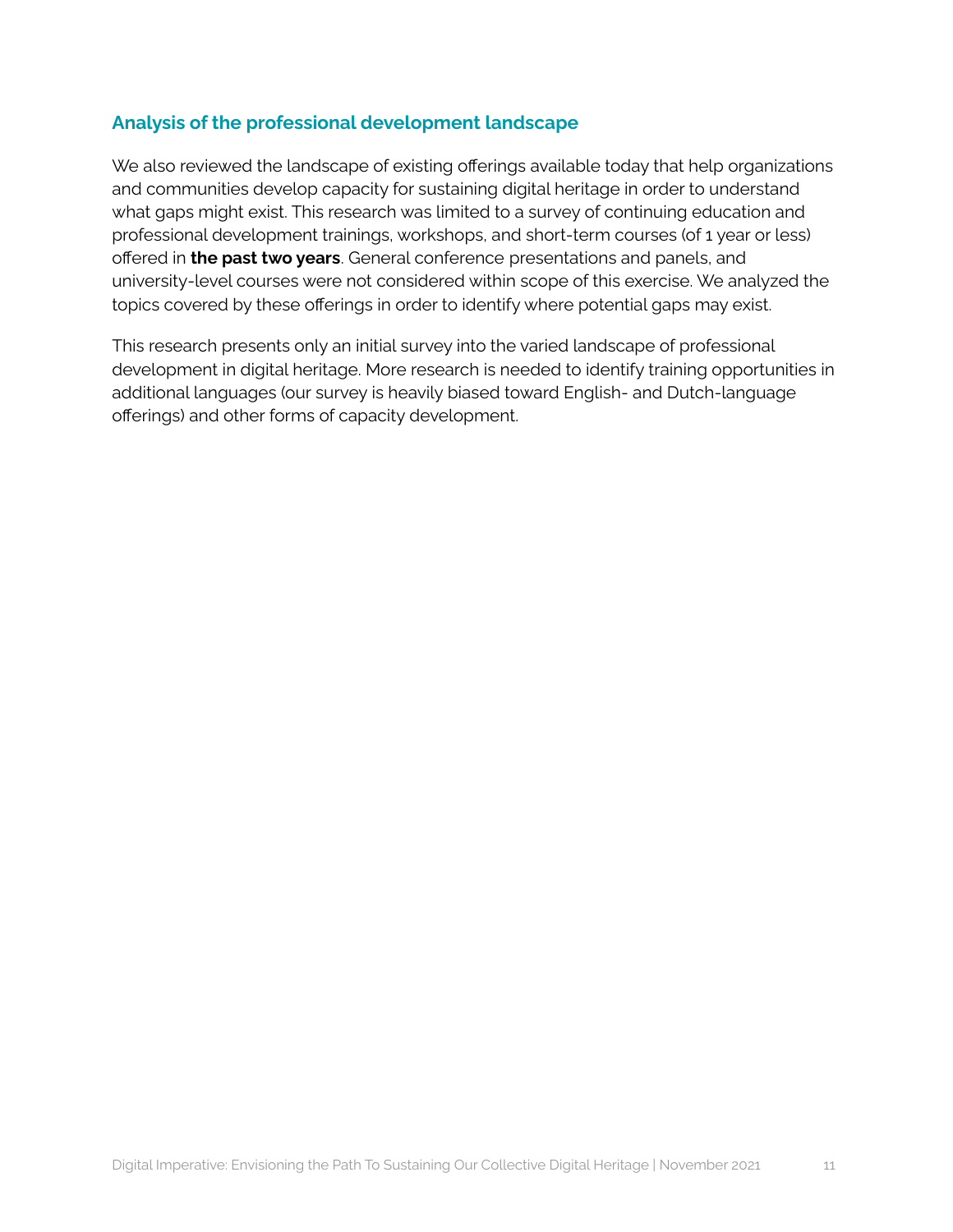# <span id="page-11-0"></span>3. WHAT IS DIGITAL HERITAGE?

To develop a shared understanding of the digital landscape in which heritage professionals are working today, we asked each interviewee to share their definition of digital heritage, and then to describe what sustainability of digital heritage means to them. Their responses are summarized as follows.

#### <span id="page-11-1"></span>**Digital heritage**

We found that there were three groups of responses to the question: "How do you understand digital heritage?" There were no detectable relationships among interviewees and the answers they gave for this question (in other words, we didn't notice that intergovernmental organizations had a distinct set of responses that differed from archives, for example).

Many respondents focused on the form of digital heritage:

- 16 out of 25 interviewees (⅔) defined "digital heritage" as both: a) digitised or otherwise digitally represented physical cultural heritage and b) heritage objects that are "born digital," in that order.
- Six interviewees defined digital heritage as heritage that is natively/born digital.
- Three defined it as "heritage that has been digitised."

The definition of digital heritage as both natively digital and digitised heritage seems to have broad consensus amongst interviewees.

Some interviewees thought about the definition in other ways beyond simply the form it takes. They discussed digital heritage as something that has value to individuals, families, and communities, and recognized that answering the question "What is digital heritage?" is as complex as answering "What is heritage?" One interviewee noted that digital heritage by default is simply a result of the actions and decisions of heritage professionals: "Whatever we leave behind for the next generation that is digital." Others felt that digital heritage is more than just assets, but also the environment in which those are created and experienced by users (e.g., augmented reality, immersive art), often in real time (e.g., social media posts immediately becoming heritage assets).

#### <span id="page-11-2"></span>**Sustainability of digital heritage**

Many of the interviewees defined sustainable digital heritage as essentially digital preservation (maintaining accessible objects over time). This includes activities such as active management of preserved objects (curation, format migration); preserving the context of digital objects; and updating technology at regular intervals to prevent obsolescence.

Another group of interviewees described activities that pertained to sustaining a digital heritage *program* over time, such as adequate training for staff, elevating digital heritage in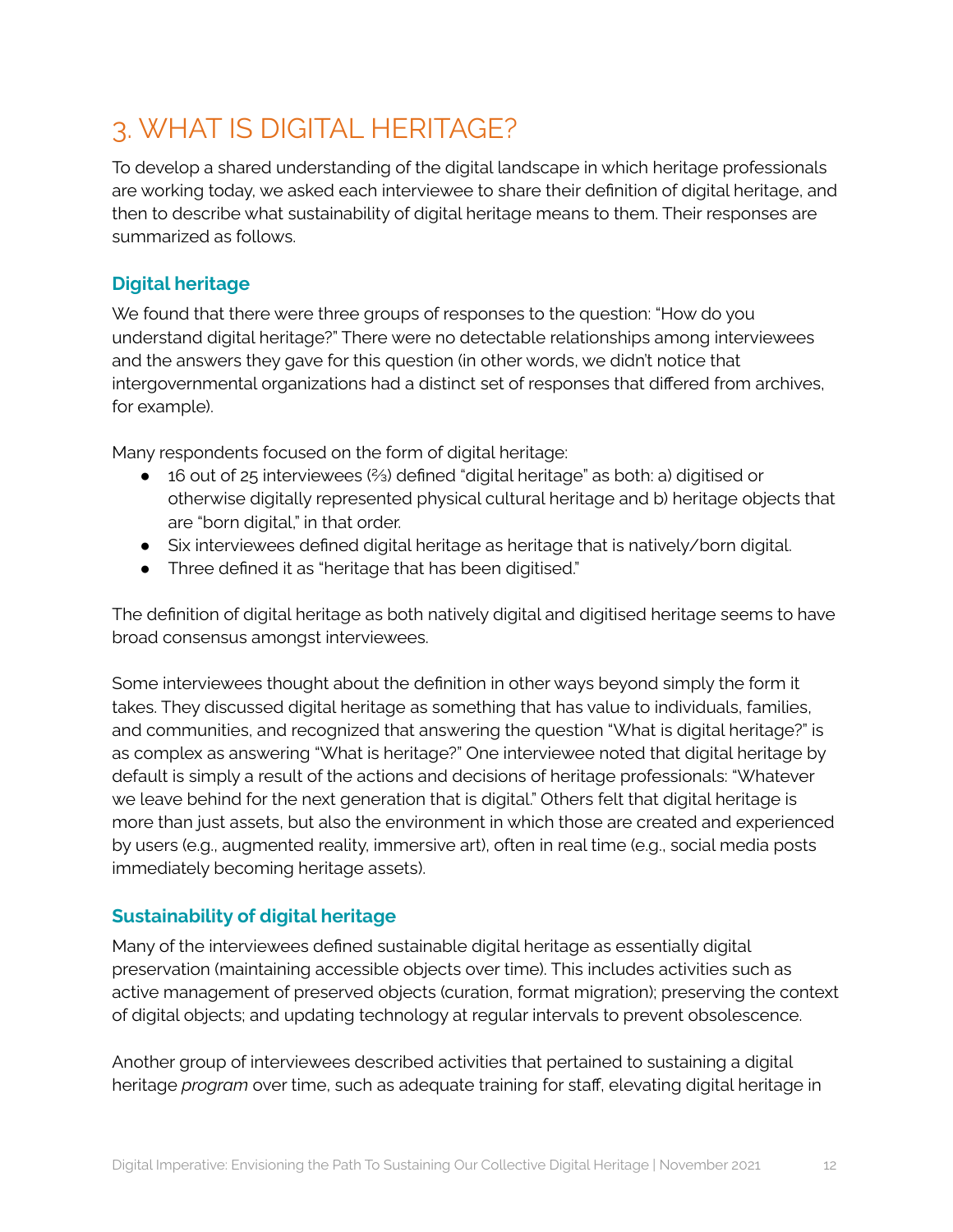various communities, and committing to FAIR (findable, accessible, interoperable, and reusable) and equitable principles.

Finally, several interviewees tied sustainable digital heritage to its impact on the environment. The storage and preservation of digital objects can use a lot of energy for both power and cooling, and a commitment to access requires that these machines are nearly always available. Energy demands are quickly becoming an important consideration when scoping a commitment to digital heritage.

The authors observed that a secure source of funding was not mentioned by anyone as part of the definition of sustainability of digital heritage, although this does surface as a key concern during other parts of the interviews, as discussed below.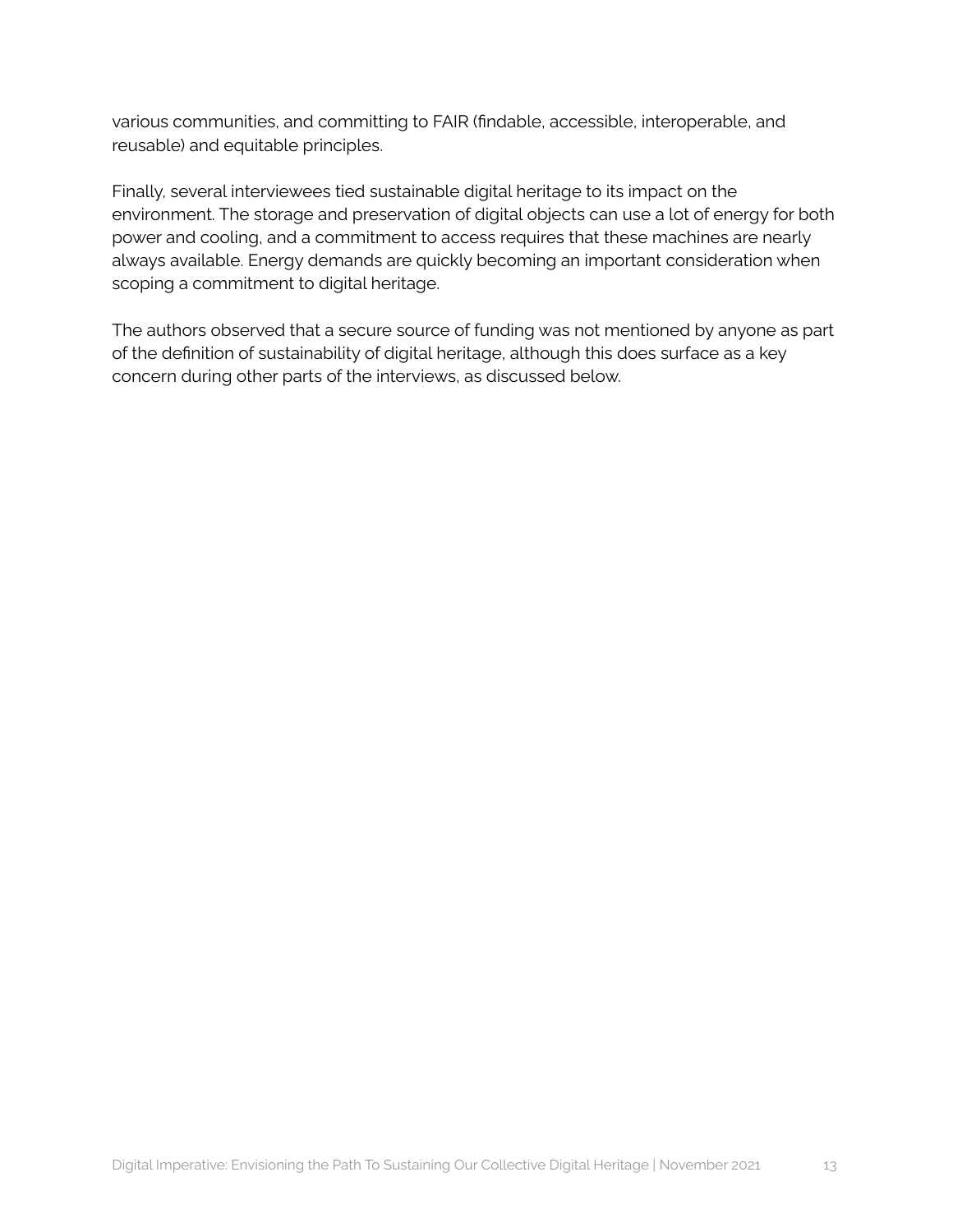## <span id="page-13-0"></span>4. SUSTAINING DIGITAL HERITAGE ACTIVITIES

In this section, we summarize the activities that go into sustaining digital heritage as raised by the interviewees, and explore the needs, goals, and concerns they have around these different aspects of their work.

Please note that there are countless sub-topics that relate to each of the sections below. Here, we are only highlighting those that emerged as themes or patterns in our conversations. Top concerns — those that were raised by a large segment or majority of interviewees — are identified by a star (✸) and highlighted in **orange**.



*Figure 2. Overview of activities involved in sustaining digital heritage, as described by interviewees.*

## <span id="page-13-1"></span>**1. Produce future-proofed digital heritage content**

Over the past two decades, there has been a strong impulse by the heritage sector to "digitize." We can think of digitization in the heritage space as either the creation of new digital content or the migration of older forms of content to the digital domain.

Interviewees expressed numerous reasons for digitization. Sometimes it is to engage with visitors and patrons in new ways. Sometimes it is because older, machine-dependent media can no longer be maintained and require migration to digital for conservation purposes. Sometimes it is to document an endangered site. And, other times it is to innovate and gain new insights into physical heritage.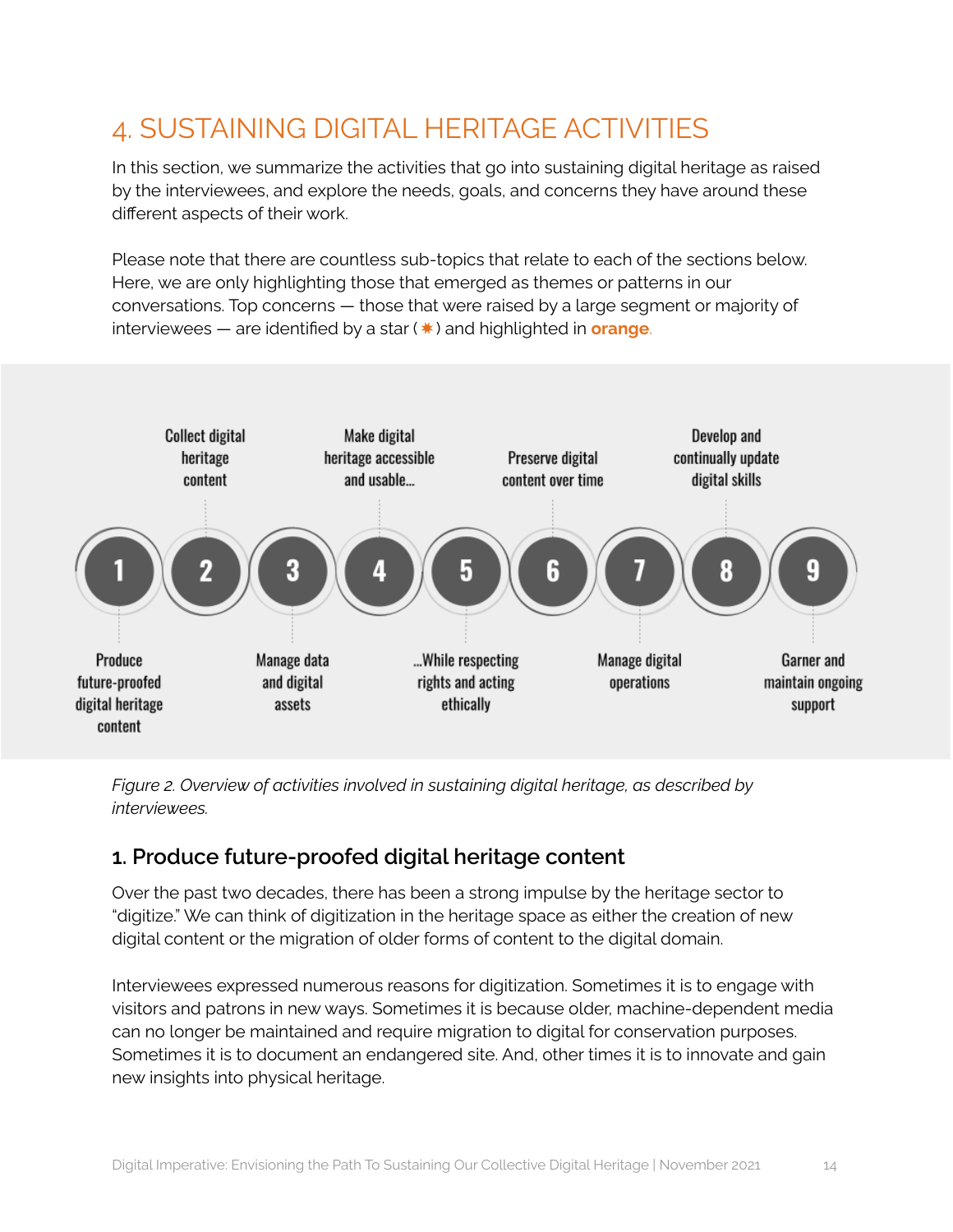Regardless of the reason, it is important to recognize that many heritage professionals are digital content creators, frequently responsible for capturing and documenting the world in digital form. Many interviewees we spoke to are documenting physical heritage sites and objects, using techniques such as 3D laser scanning, photogrammetry, and photography. Others are capturing audio, video, and image field recordings. Still others are creating digital versions of endangered analog video and audio content.

As creators, heritage professionals feel it is important to adopt a long-term mindset. Even if digitization is not for conservation purposes, and instead is a way of engaging with audiences, digitization and digital content creation is an investment — they don't want to have to do it again. Therefore, content must be future-proofed to meet certain quality standards so that it can be maintained for ongoing use.

Concerns and goals raised by interviewees relating to this topic include the following:

- **Quantity** While many interviewees feel it is essential to digitize nearly "everything," several noted feeling overwhelmed by this prospect. Interviewees suggested that training and guidance in selection are important.
- **Quality** Some concern was raised that the quality of content creation does not always meet expectations for longevity. They expressed a desire for standards and training in topics such as audio and video field recording, 3D laser scanning, and photogrammetry.

## <span id="page-14-0"></span>**2. Collect digital heritage content**

Collecting is, of course, one of the primary activities of many heritage institutions. The act of collecting is often what transforms a simple everyday object into heritage. Acquisition infuses a certain type of meaning into objects.

Born-digital content has been on the minds of many heritage institutions for the past decade or two. Some digital heritage pioneers have been collecting born-digital heritage content since the 1990s. Others are still hesitant to wade into this territory, or are approaching cautiously. Most organizations are somewhere in between.

The reality is, digital content is quickly becoming an important part of heritage collections, whether it is digitized or born-digital. Afterall, there is nothing inherent to the term "heritage" that limits it to the physical world.

In our conversations with heritage professionals, one theme dominated this topic:

✸ **Volume**. Deciding what to collect, and what to keep, weighs heavily on the minds of many people we spoke to. For some, there is a strong urge to save everything, but this is at odds with the recognition that this is not realistic. Comments such as "we cannot and will not keep everything" were not uncommon in our discussions.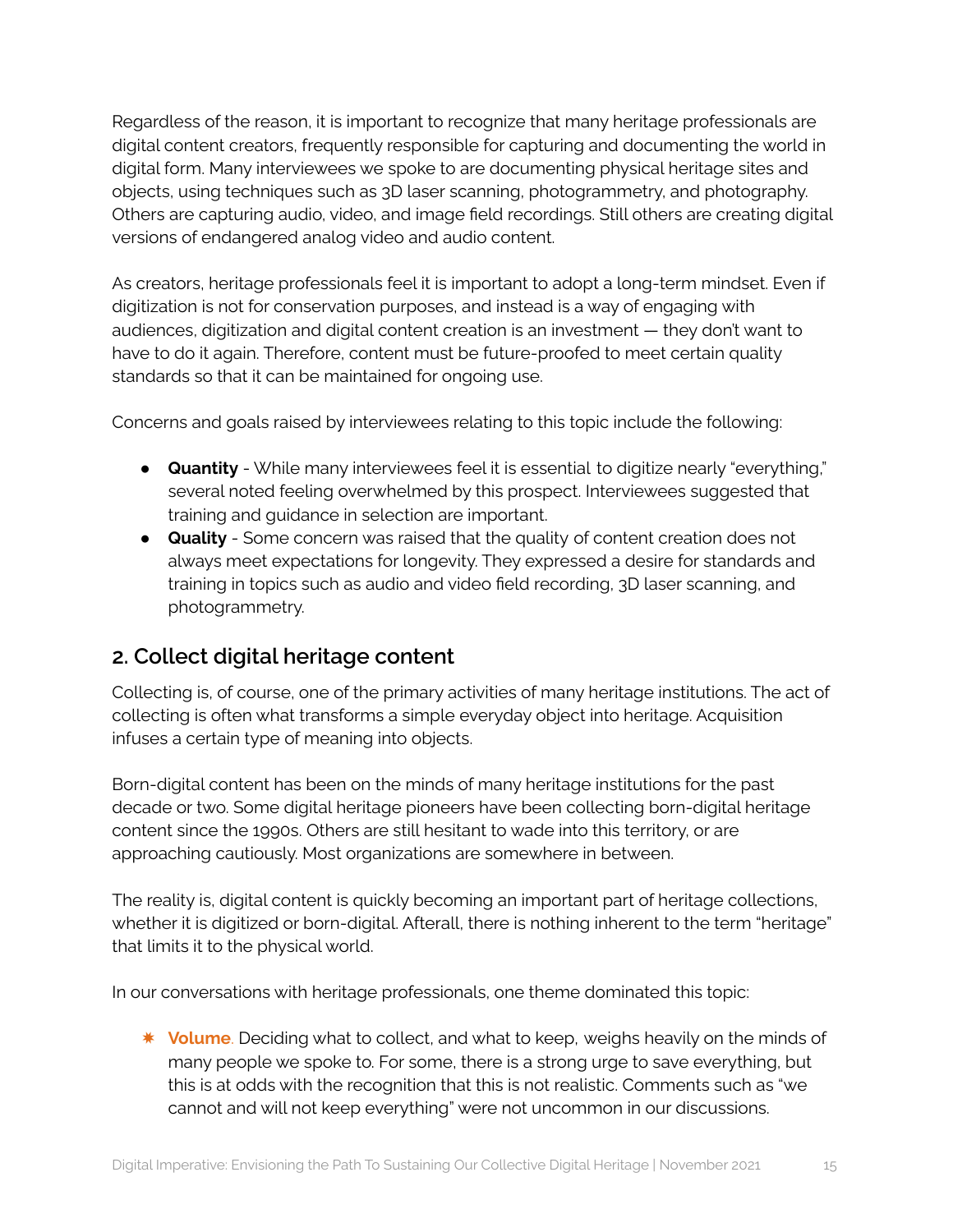Heritage professionals are struggling with what to collect and what to keep. And they are not sure who should decide the answers to those questions.

### <span id="page-15-0"></span>**3. Manage data and digital assets**

The actions of data and digital asset management are concerned with ensuring that digital content can be located, understood, interpreted, and used appropriately. Enabling the use of digital content, whether by staff or the public, requires a coordinated effort that involves people, standards, policies, technologies, workflows, and more.

As data volumes grow, so does the task of the data or digital asset manager. Keeping digital assets organized, described, findable, and usable is a monumental task for heritage institutions in the digital age. Files must be acquired and ingested into the right systems. They must be organized. Access permissions must be applied. And lots of metadata documenting description, provenance, rights, significance, technical attributes, relationships to other objects — must be created, much of it manually. In digital environments, not having metadata can be equivalent to data loss, especially as volumes grow.

The heritage professionals we spoke with highlighted a few key issues relevant to this topic:

- **Operational infrastructure** Many organizations struggle to find even the basic technological infrastructure required to manage digital operations. In some regions of the world, the lack of network connectivity and strong technical communities are major inhibiting factors to the development of a digital program.
- **Management systems** Once a certain volume is reached, hard drives and spreadsheets no longer suffice as asset management tools, and there is an urgent need for more sophisticated systems to help manage digital information. The ability to choose, configure, and launch such a system is an in-demand skill.
- ✸ **Metadata** The key to managing digital assets is metadata, and lots of it. Keeping up with the demand for more metadata is a challenge for many interviewees. Ensuring the quality, completeness, and consistency of that metadata is another.

## <span id="page-15-1"></span>**4. Make digital heritage accessible and usable...**

Access to heritage was a priority topic for nearly all interviewees. Ensuring that digital heritage is available to audiences is, for many heritage professionals, the key reason for embarking into the digital sphere in the first place. For most, it is imperative: "It is not enough to be collecting and preserving. The most important thing is to make materials easily accessible."

Our conversations on this topic surfaced a variety of interests and concerns:

● **Open access** - The digital universe provides an opportunity for heritage institutions to open up their collections broadly and freely. This is a goal of many interviewees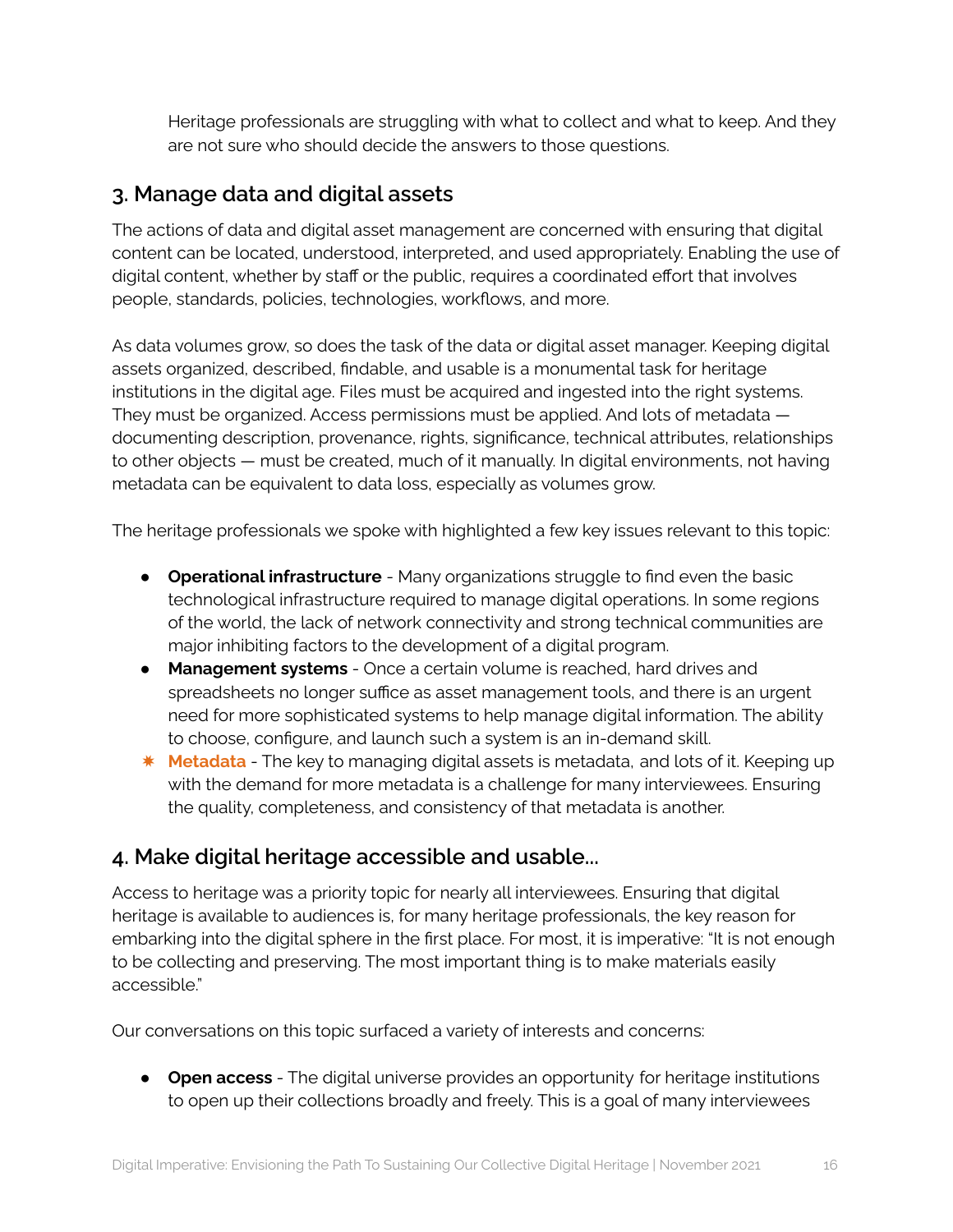that we spoke to. However, concerns around intellectual rights plague this conversation. We revisit this topic in the next section below.

- **Findability** Some interviewees noted that it is not enough to just put digital content online. The user experience, particularly the ability for users to search, browse, and discover digital content in large repositories, is also a critical concern. Specialized skills are needed to address this requirement effectively.
- **Interoperability** In the networked environment, the opportunity to create connections between datasets is limitless. Interviewees are excited about connecting their collections with other data and information across the web.
- **Audience engagement** For a few interviewees, true access goes beyond simply putting content online, and requires focused effort to engage with audiences in meaningful ways. This involves gaining an understanding of different audience segments in order to interact with them on relevant platforms and channels. It also requires having some marketing skills in order to promote and connect with users. These interviewees recognize that access isn't something you do once and call it done. It's a continuous process of engagement, outreach, and innovation.
- **Delivering value** A handful of interviewees are thinking beyond "access" to *value*, recognizing that it is the continuous delivery of value that allows them to be sustainable. The challenge is identifying what value users are looking for from heritage institutions, and continually meeting that need.

## <span id="page-16-0"></span>**5. ...While respecting rights and acting ethically**

The ability to use technology to open heritage data and digital assets to the world is an exciting opportunity. And, although providing open and innovative access is a top priority for the heritage professionals we spoke to, concerns around intellectual property rights and ethics loom large.

Several people we spoke to deal with audiovisual material, which is particularly thorny territory where rights are concerned. Quite often there is a web of underlying rights associated with the content: the director/creator, the musicians, the people depicted, and more. Furthermore, it is not uncommon for rights to be poorly documented in heritage settings. Collections often are acquired with very little documentation, and it can be time consuming and costly to track down accurate rights information.

Here are some additional insights into these concerns:

✷ **Intellectual property rights** - Many of the interviewees we spoke to struggle to understand who owns the copyright to certain content, and what other rights are associated. They are unclear what rights they have to provide access, what rights patrons or researchers have to use the content, and where to turn to find answers. If someone wanted to license content, for example for a film or journalistic use, they don't always know how to clear the rights for this use. This issue is complicated by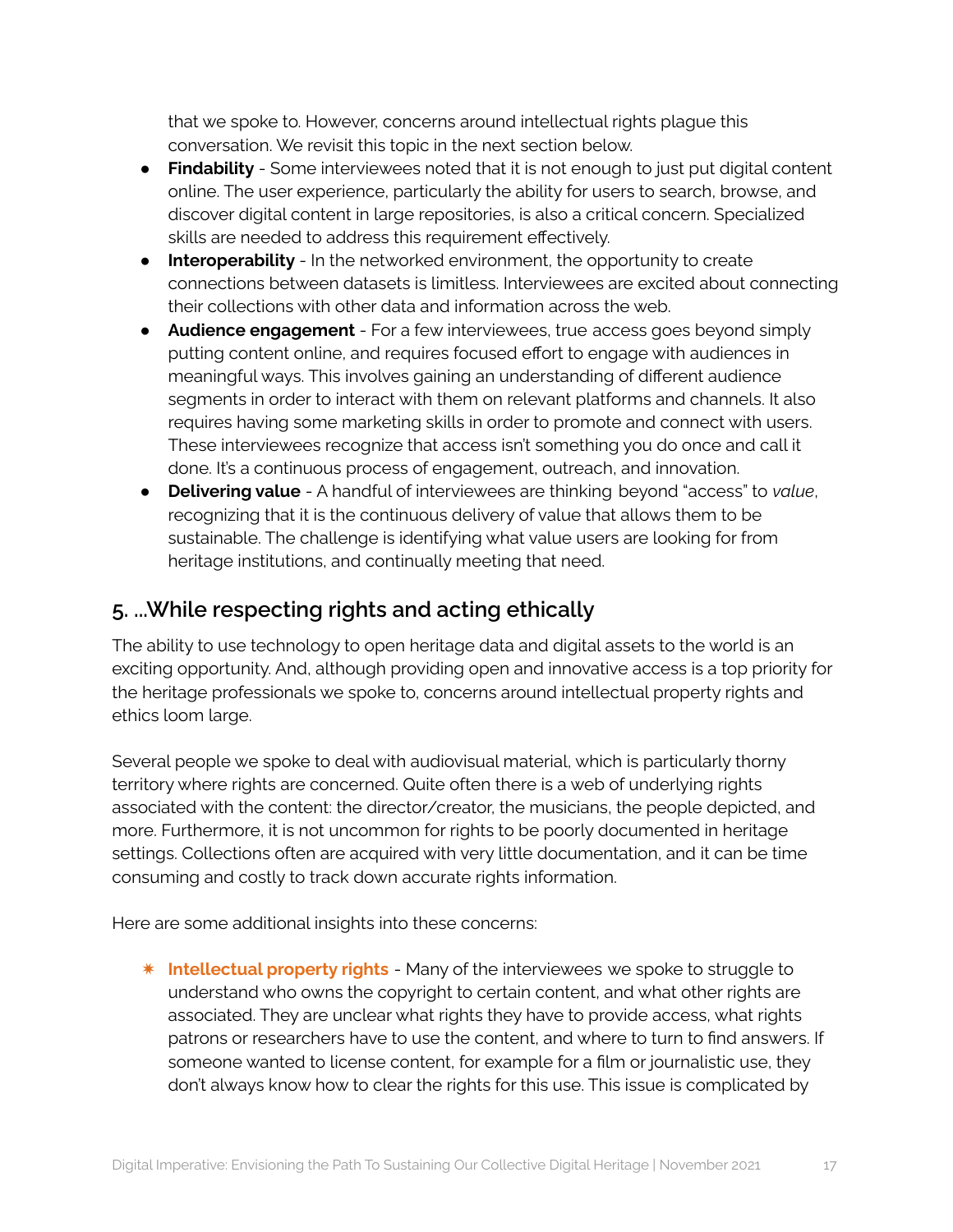the fact that intellectual property laws vary between countries, and the legal implications of opening up access in a global digital environment are unclear.

● **Ethics** - Another related concern for heritage professionals is ensuring that access is provided in an ethical way that respects, acknowledges, and serves the communities that created the content, or who are represented in the content. Some groups, such as indigenous communities, may not want their artifacts or content shared by a museum. Many organizations have collections that were acquired under circumstances that may not have respected original creators, but the provenance of these collections is often sparsely documented.

The concern for avoiding a legal or ethical violation often trumps the desire to share, leaving the organization feeling paralyzed in reaching their access goals.

## <span id="page-17-0"></span>**6. Preserve digital content over time**

One of the primary responsibilities of heritage professionals is to be good long-term stewards of the collections in their care. Standards and best practices for the preservation, conservation, and restoration of physical heritage have long been established, and have been documented and disseminated widely. While the foundational principles from preservation in the physical world carry over into the digital domain, the practices themselves largely do not.

Digital brings along with it an entirely new set of concerns, which fundamentally changes the task of the preservationist. If the goal is to maintain the object to ensure its longevity, the digital environment forces that maintenance activity into high gear. The phrase "active management" is often used to describe the task of digital preservation.

One key difference between digital and physical preservation is the nature and rate of deterioration are fundamentally different. How do you preserve an object that is the product of an environment that is subject to constant change? How do you keep up with those changes? How do you protect against new types of threats — format obsolescence, software changes, migration errors, storage malfunction — that have no parallel in the physical world? The digital object feels fragile, and the risk of loss feels high.

Some of the top concerns raised by interviewees on this issue include:

- **Digital preservation best practices** Although the field of digital preservation has matured over the past fifteen years or so, and best practices are established at this point, this is still new territory for many people working in the heritage domain. The need for education in the fundamentals, and updated training in the latest developments, remains constant.
- **Storage** One of the fundamental components of good preservation practice is storage, including the use of reliable storage media, ensuring stable backups and redundancy, and storage health monitoring. Getting a stable storage infrastructure in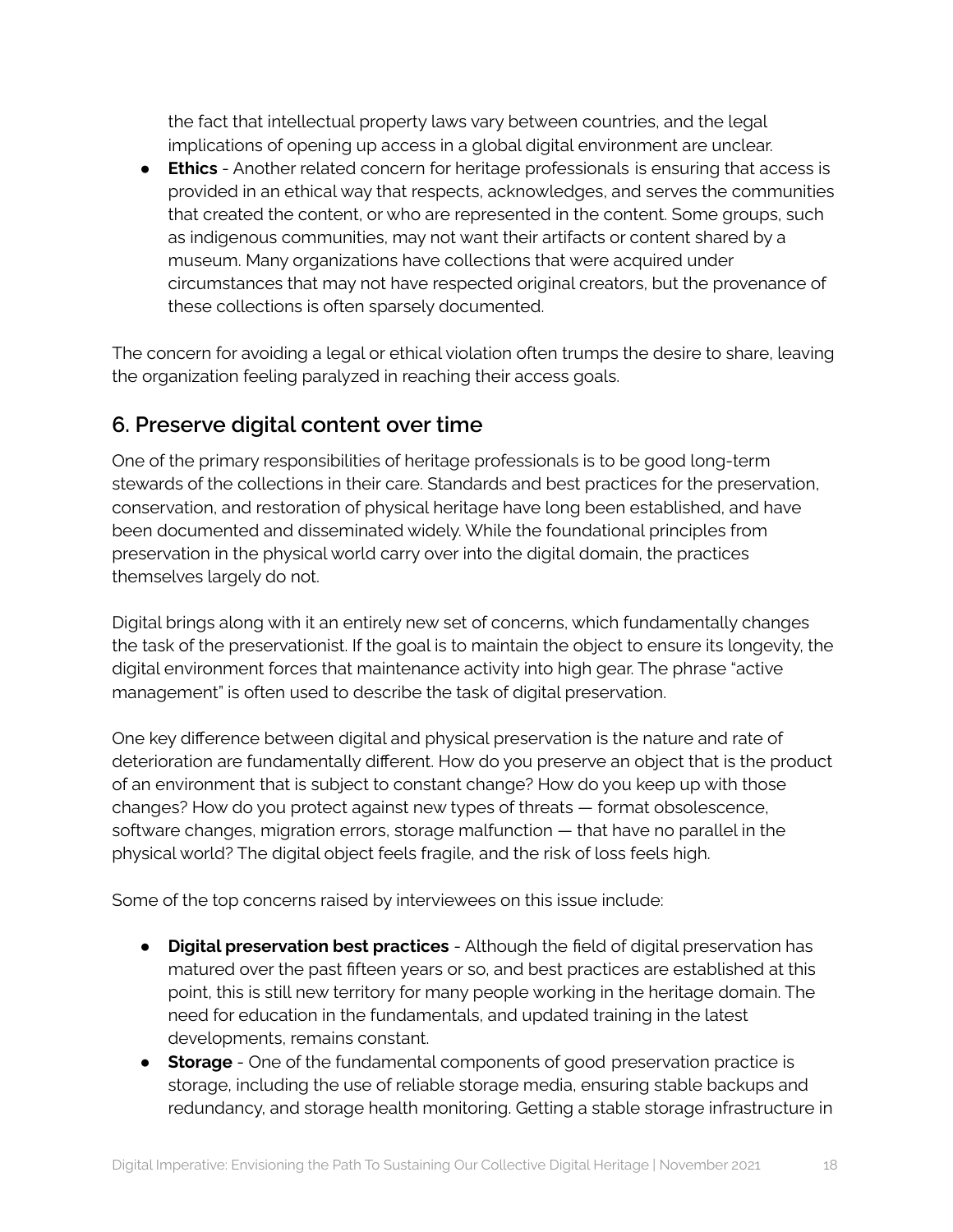place is a struggle for many organizations. Keeping up with the rapidly growing volumes of content compounds the problem. And managing the hardware, firmware, and software that make up the storage environment requires skills that many heritage organizations do not have readily on hand.

- ✸ **Migration** Digital migration takes many forms. Format migration is required when a file format is at risk. Storage migration is required when the storage system has reached its end of life or can no longer accommodate the volume of data. And data migration is required when new software and databases are needed to keep up with changing asset management and access requirements. All of these migrations introduce a tremendous amount of risk to data and digital objects. Here again, the skills required to plan, execute, manage, and ensure the quality assurance of these migrations have not yet been developed in many heritage institutions.
- **Data security and privacy** Long-term preservation also involves ensuring that digital heritage is secure, and not subject to theft or nefarious misuse. Digital collections also often contain personal identifiable information (PII), the privacy of which must be respected.

## <span id="page-18-0"></span>**7. Manage digital operations**

Running a digital operation is complex. There are numerous activities occurring simultaneously, and numerous stakeholders involved, all of which necessitates constant planning, communication, measurement, and monitoring. New projects need to be budgeted and planned to fit within resource constraints. Technology projects are executed using new frameworks such as Agile, which operate on cycles of iterative development. Enterprise technologies are led by a new breed of product management professionals. Success in technological environments is measured in concepts like key performance indicators (KPIs) and objectives and key results (OKRs).

Many of these concepts are foreign to heritage professionals. They are skills more likely to be taught in business school than in library science or museum studies programs. Yet heritage professionals are encountering these unfamiliar concepts, frameworks, and modes of operation as they move into the digital world.

The interviewees we spoke with emphasized the following digital operations challenges:

- **Project and program management** Heritage professionals often aren't trained project or program managers, and yet, they recognize this is a critically needed skill in the digital environment. A successful digitization or digital asset management operation requires careful scoping, budgeting, timeline planning, workflows, and resource allocation, especially to work within the constraints that heritage organizations are frequently required to.
- ✸ **Working with technologists** One of the chief complaints of the heritage professionals we spoke with was the challenge of working with technologists. There was a strong sentiment amongst interviewees that their technology counterparts do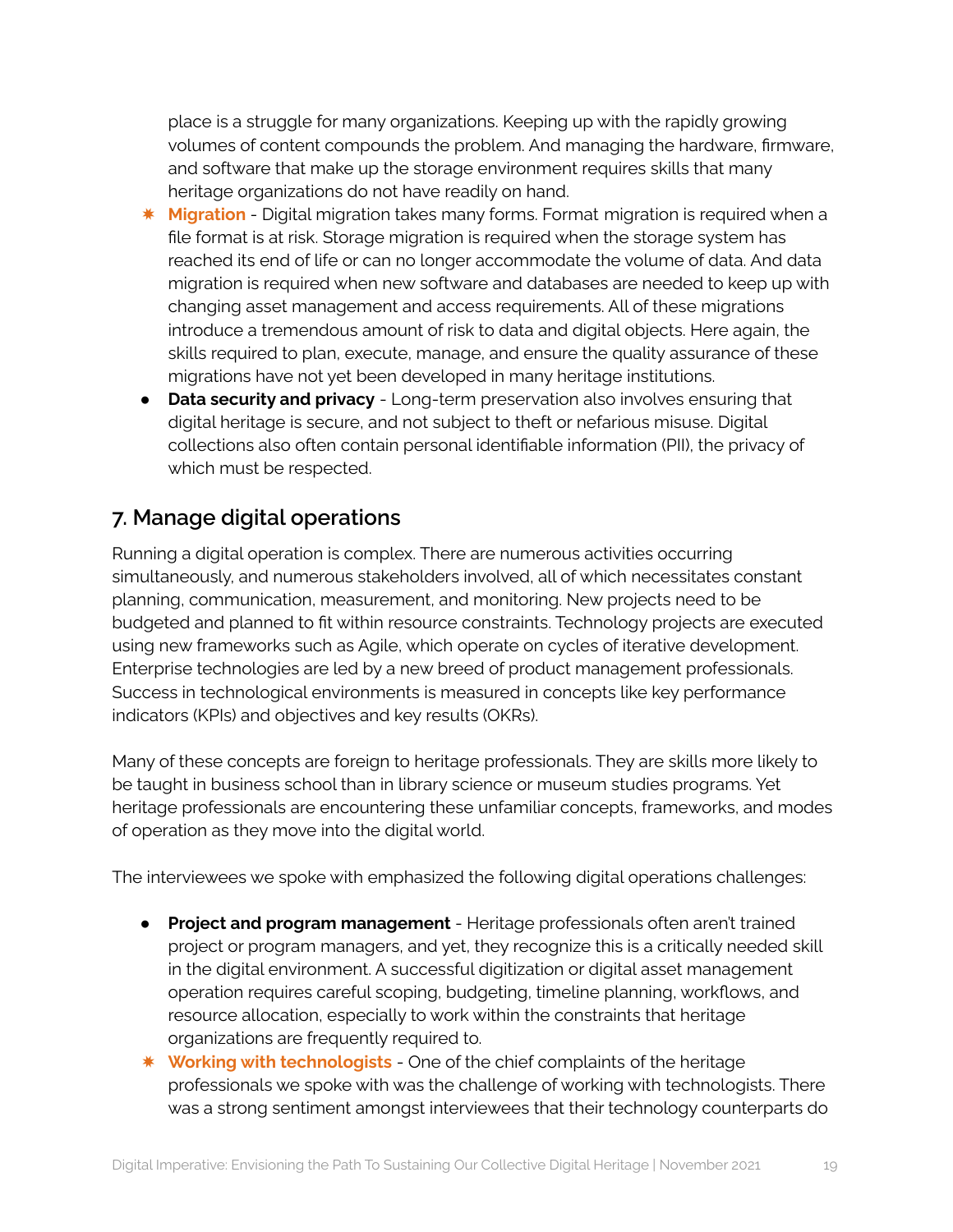not understand the heritage domain and its unique needs. Concerns such as, "cultural sensitivity for heritage materials is missing with IT people," and "we speak different languages," were raised repeatedly. At the same time, many realize that they are not equipped to articulate their needs to technology experts. Several people we spoke to desire a stronger relationship with technologists, and recognize that education and training is needed on both sides.

One interviewee, who previously worked at a heritage institution and has recently transitioned to a software development firm noted that to work with technologists, heritage professionals, "don't necessarily need to understand the technology," but that they do need to understand their own stakeholders needs and be able to articulate goals so that they can be translated into a digital solution.

### <span id="page-19-0"></span>**8. Develop and continually update digital skills**

It is clear that the skill sets of heritage professionals must evolve in order to sustain digital heritage. New roles are needed, and along with those, new types of expertise. Many heritage professionals we spoke with see a future where sustaining digital heritage is woven into all university courses for heritage professionals, as well as programs for content creators (i.e., "film schools should teach film preservation"). However, they can't wait for a new generation of educated digital professionals to enter the workforce — professional development in this domain is needed now. And this will become an ongoing need, so that skills can be sharpened as the digital world evolves. The digital heritage professional must have the mindset of a life-long learner.

Here are some of the main issues interviewees raised on this topic:

- **● Limited staffing** Heritage institutions are notoriously short-staffed. Adding additional, skilled staff is currently a non-starter for many organizations.
- **Brain drain** Interviewees shared that finding people with digital skills to work in heritage institutions is a real challenge. "Heritage professionals that do gain IT skills are hired by other sectors," is as true of a statement in the United States as it is in Ghana. To deal with this situation, some interviewees are getting creative: digitally fluent interns are teaching the permanent staff before they leave. While this isn't a sustainable solution, it can help. And some see it as a good thing that more people that have an understanding of and appreciation for heritage work are going to be working in other sectors, particularly technology. This can help with the problem of communication with technologists noted previously.
- ✸ **Ongoing training** Obtaining ongoing training presents a daunting challenge for some of the interviewees we spoke with — they don't know what they don't know about digital, so they aren't sure where to start. They also worry that they do not have resources, time, or funds, to support training their staff. However, they also see an opportunity in the recent shift to online learning that has been accelerated by the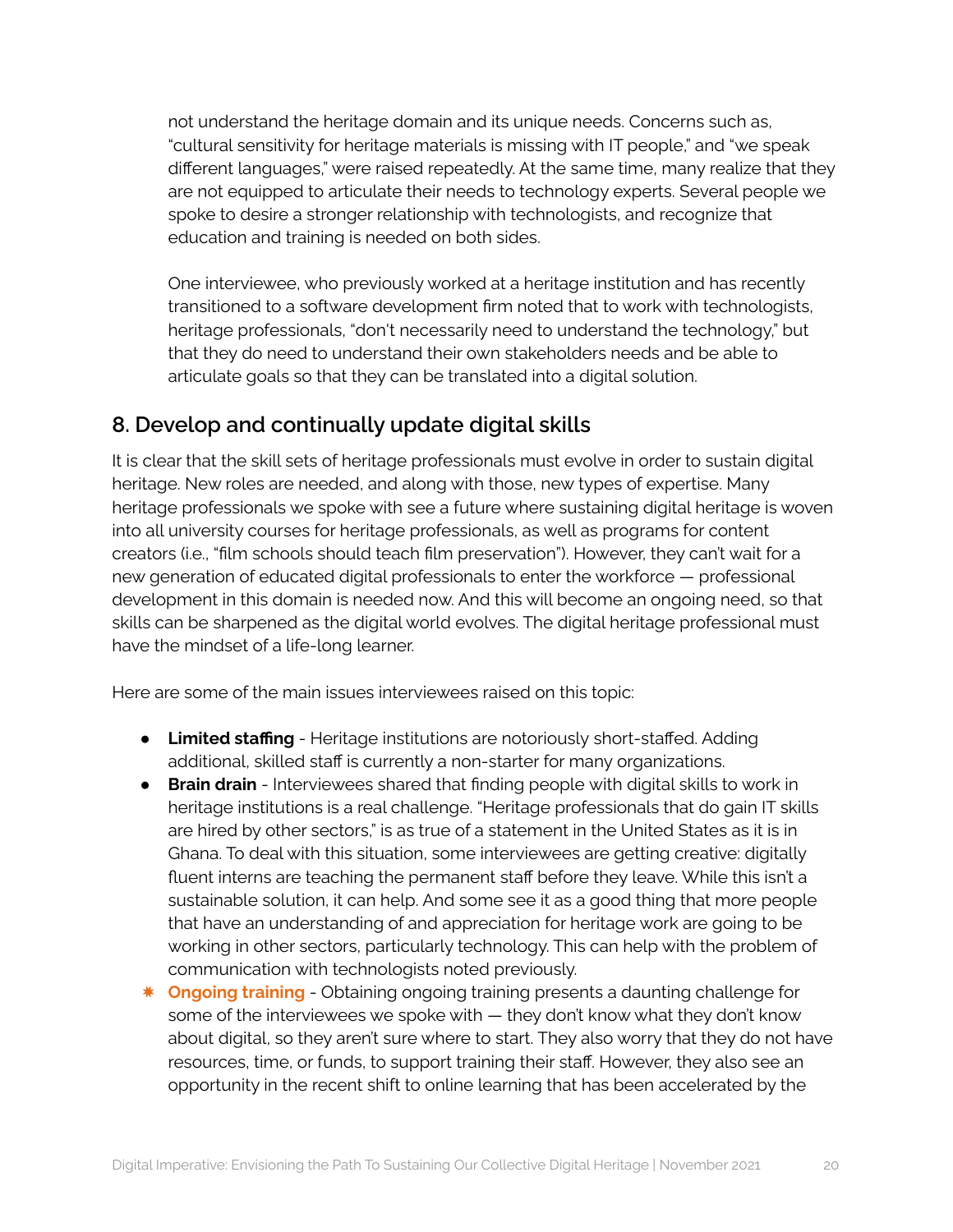global coronavirus pandemic, and are excited about the possibilities that this transition brings.

### <span id="page-20-0"></span>**9. Garner and maintain ongoing support**

As the previous sections have illustrated, the digital heritage environment is a busy one, complete with people, technologies, and processes. And as we have touched on previously, these tasks are continuous; there is no concept of "done" in sustaining digital heritage. Keeping up with digital content creation, managing data and digital assets, providing meaningful access to users whose expectations are constantly shifting, and preserving content for the long-term requires *ongoing* resources.

This is perhaps one of the greatest challenges that the interviewees we spoke with are facing. They noted several particular concerns related to this issue:

- ✸ **Institutional recognition** Many heritage professionals we spoke to are frustrated by a "lack of recognition by the management" and lamented that leadership in their organizations does not support the digital work they do. At a greater scale, there are concerns that governments and funders "don't prioritize digital infrastructure for heritage." And at the global scale, they are worried that the professional heritage networks like "ICCROM, UNESCO, ICOMOS, don't understand the investment needed for safeguarding institutional memory."
- ✸ **Ongoing funding** At this point it should go without saying that sustaining digital heritage requires ongoing funding. Keeping up with computing environment changes, paying monthly fees for cloud services, staffing an asset management operation, digitizing content, and upgrading skills requires annual capital and operational budgets with line items for these expenses. This nature of continuous, rather than project-based, funding is often at odds with how heritage institutions are budgeted. And for now, it is more than they can afford. Sustaining digital heritage is not necessarily cheap.
- ✸ **Win-win partnerships (that aren't exploitative)** Many heritage institutions turn to external funders or partners to support digital initiatives. Grants and collaborations with other more well-resourced institutions have long been the norm for cultural organizations. However, for several interviewees we spoke with, particularly those in less resourced regions of the world, these relationships have at times been extractive. A common scenario is this: the funder or partner supports a digitization project, leaves a copy of the digital results behind, but takes a copy with them as well. The intention behind this approach is on the surface benevolent — the funder and the local institution both want to ensure the longevity of the content (after all, lots of copies keeps stuff safe, and geographical separation of digital copies is the gold standard in digital preservation). But the reality feels different to those on the ground. The originating organization is left with a copy, yes, but not the means to sustain their copy. The concern over what to do about "digital colonialism" weighs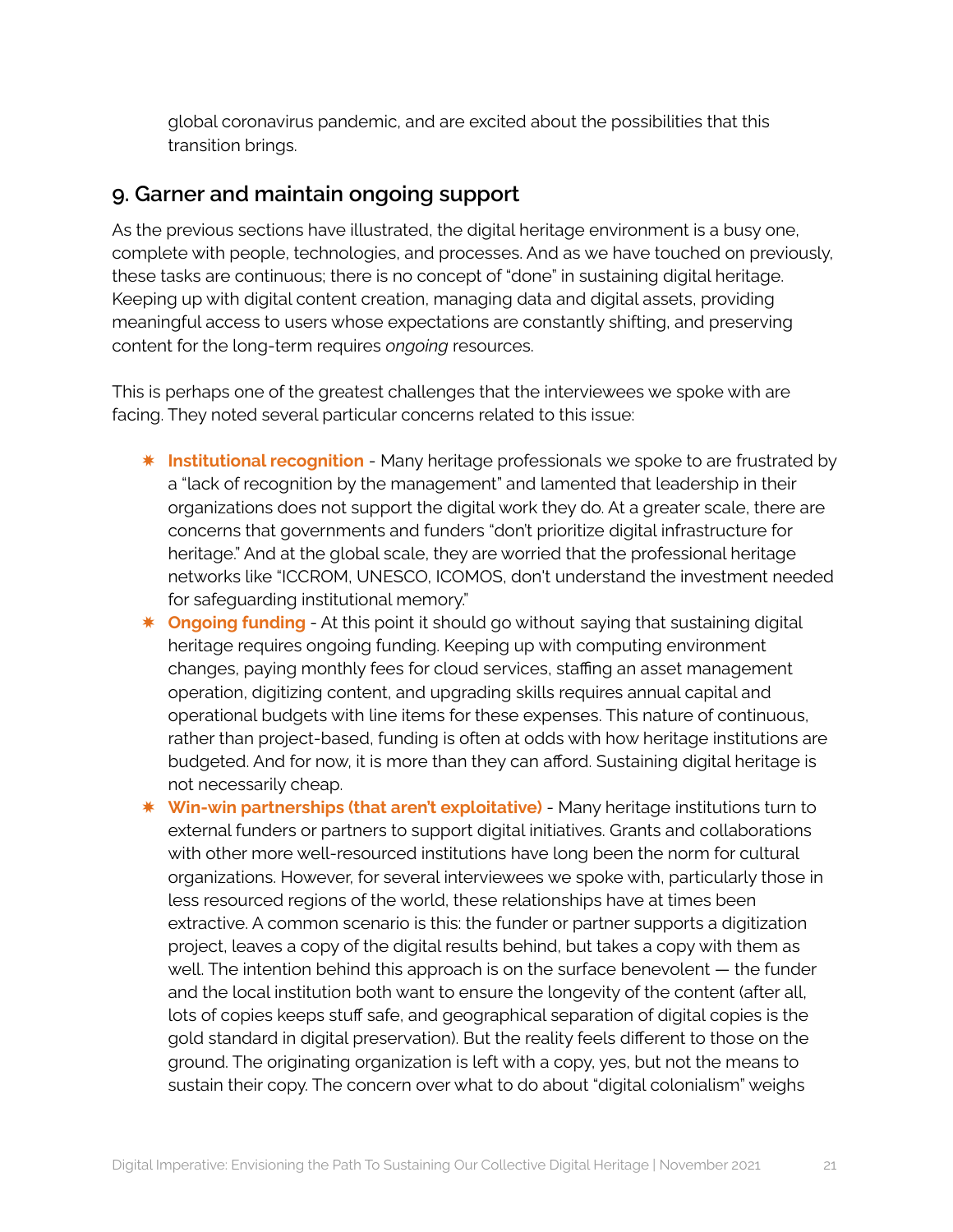heavily on the minds of many of the people we spoke to on both sides of this situation.

On the other hand, partnerships, including regional and global networks, are desired by interviewees, so that challenges and solutions can be shared in mutually beneficial ways.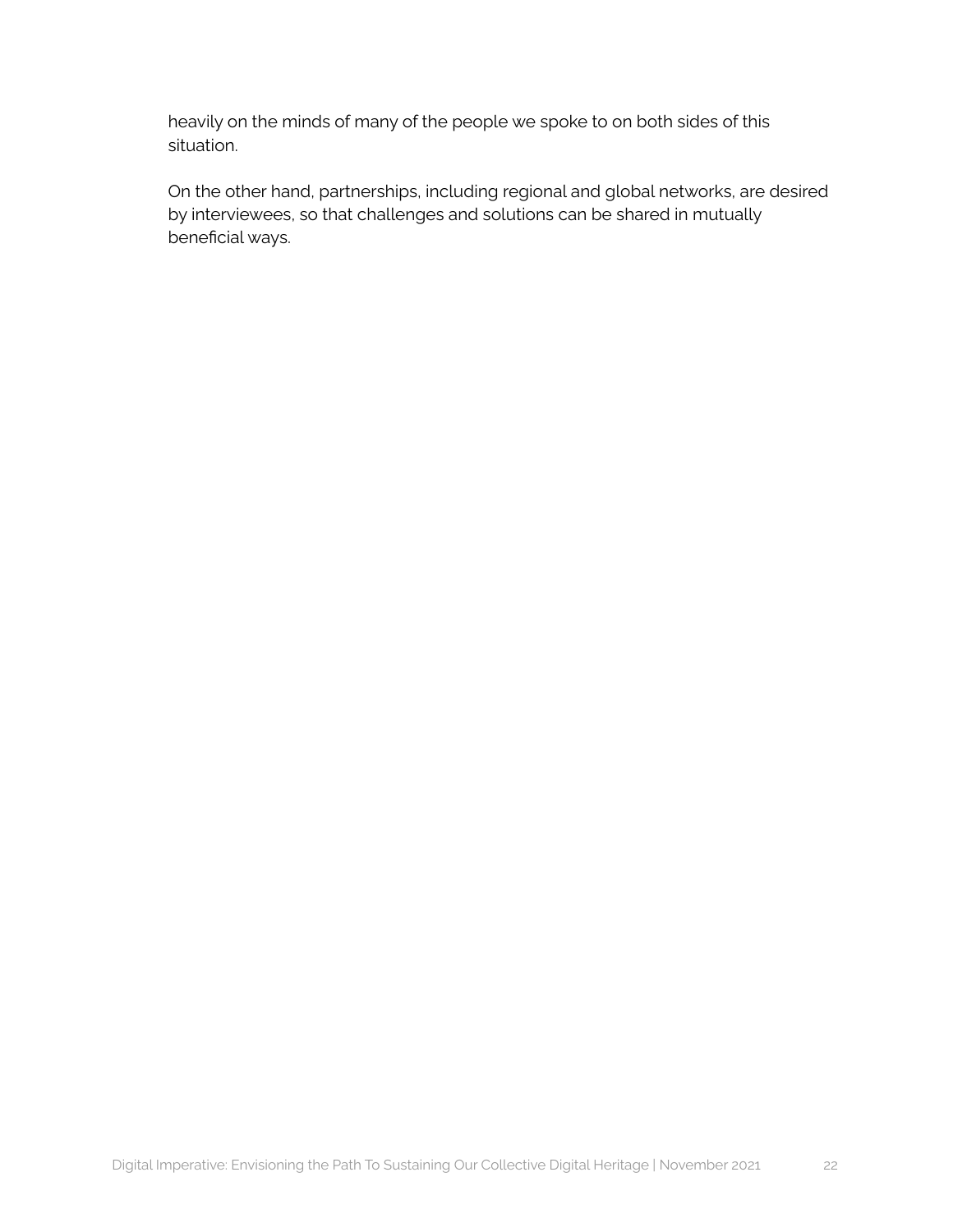# <span id="page-22-0"></span>5. A MODEL FOR SUSTAINING DIGITAL HERITAGE

What does it look like when digital heritage is sustained? In a focus group, five interviewees were asked to share their vision for such a future state. The characteristics of this future collectively envisioned by this group includes:

- A shared understanding of what digital heritage is
- A shared understanding of the value of digital heritage, by decision-makers, funders, and the public
- Resource allocation and funding toward digital heritage
- Affordable infrastructure, accessible to all, regardless of resourcing levels
- Standards for long-term preservation, adaptable to different organizational contexts
- Open access to collections and data in a way that enables these to be findable, contextualized, shareable, and reusable, while respecting rights and acting ethically toward creator communities
- Collections and access inclusive of diverse creator and user communities
- Skilled and knowledgeable heritage professionals, who collaborate through international networks and partnerships

In this envisioned future, numerous stakeholders participate in sustaining digital heritage, including:

- Cultural heritage professionals
- Institutional leaders
- Governments
- Private industry, particularly the information technology sector
- Content creators
- Professional associations and networks
- NGOs
- Educational institutions
- Funders

How do we reach such a state? In this section, we suggest a model for sustaining digital heritage that takes an incremental approach to building a meaningful and manageable digital program that accounts for the activities and concerns of the interviewees, as summarized in figure 3, and described in detail in this section.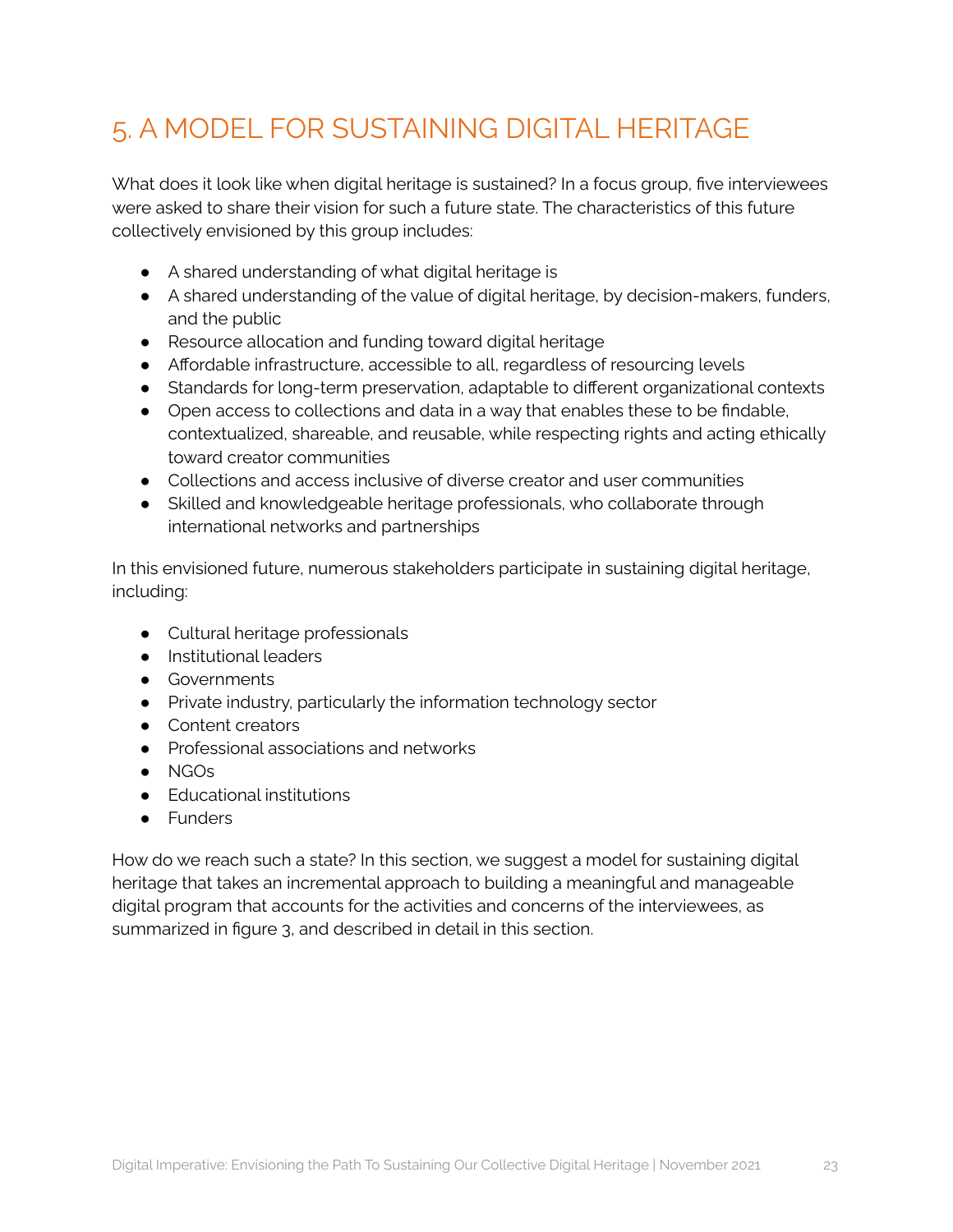

#### *Figure 3. Proposal for a model for sustainable digital heritage.*

This model responds to the frustrations, challenges, and opportunities expressed by interviewees as they work to create, collect, preserve, and provide access to digital heritage. All of these activities require ongoing resources, and interviewees all share that they require support from internal and external organizations in order to obtain these resources. They want the funders and decision-makers to see the importance of the work they do, the costs involved, and the never-ending need for more to keep up with growing volumes. They also want communities—including technology, creators, and users—to participate in sustaining digital heritage.

But this recognition and support won't happen by magic. Sustaining is by definition a process. It is never done. And to marshal the awareness and resources required to sustain, heritage organizations need to engage with these diverse communities, deliver value to audiences, and demonstrate that value to decision-makers. This cannot be a linear process (i.e., first we digitize everything then we preserve everything then we provide access to everything). It must be continuous and cyclical, building momentum, scope, and scale over time. Heritage professionals cannot and should not try to save, manage, and provide access to everything simultaneously. Knowing where and how to devote attention is a critical skill needed in the digital age.

In this section we describe each component of the sustainability cycle as illustrated in the diagram above, and how they weave together to build an evolving loop. We can think of this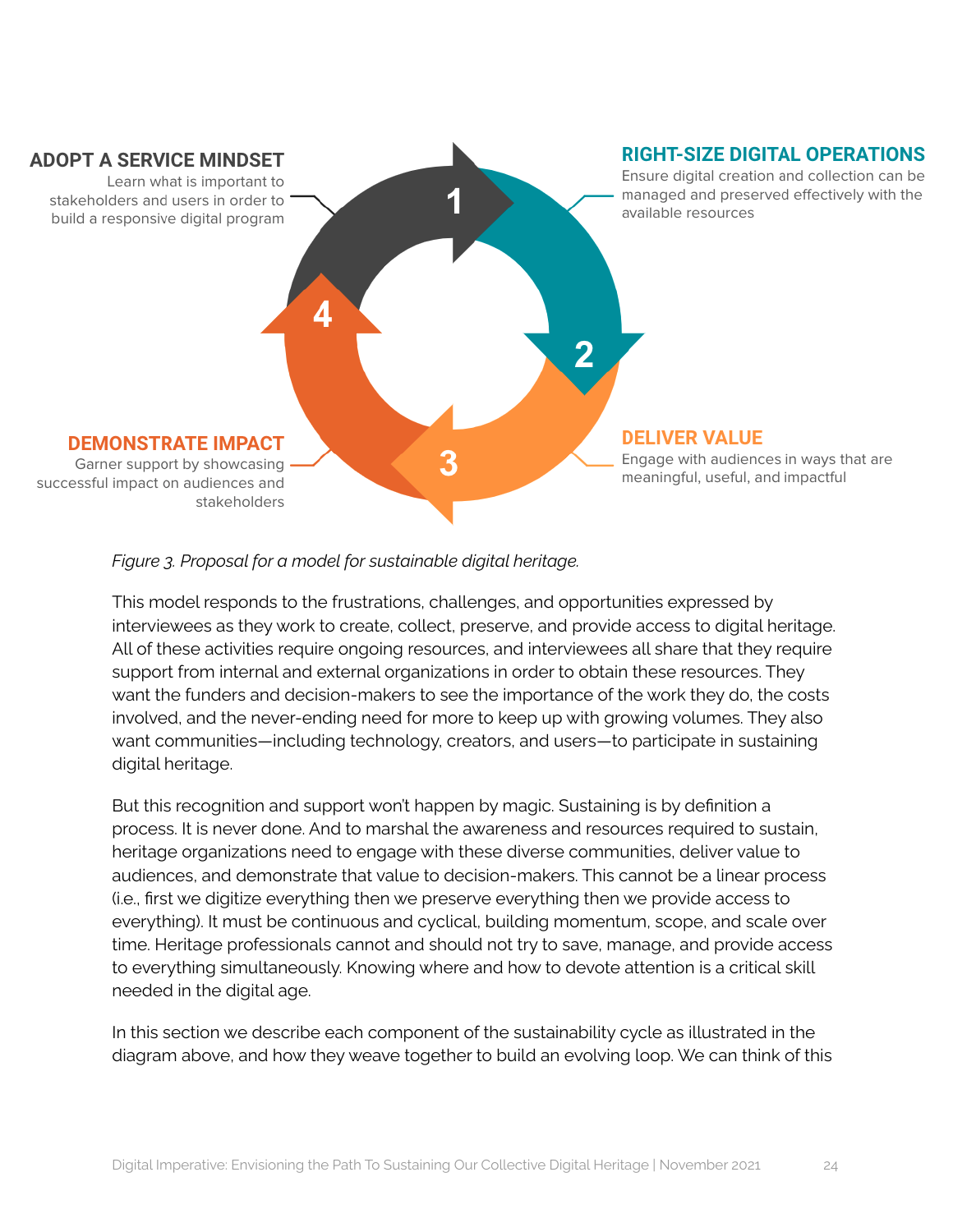as a **sustainability flywheel**. <sup>1</sup> Underlying this model is a recognition that each organization's context is unique. The stakeholders are different, the collections are different, and the users are different. This means we can't simply look at what our sister institutions are doing and copy them. Best practice is to look closely at our own context and respond accordingly. We describe how to do this below.

### <span id="page-24-0"></span>**Recommendation 1: Adopt a service mindset**

Many heritage professionals are trained to create, manage, conserve, and deliver content a mindset that focuses on serving the needs of objects or data. But content is only meaningful if it delivers ongoing value to people — something our interviewees clearly recognized when asked what sustainability looks like. This means that sustainability in the digital world requires establishing a balance between serving data and serving people.. Establishing a service mindset helps to ensure that both of these needs are met.

Heritage professionals are experts in the materials and content they deal with. They know the sub-categories, unique characteristics, and inherent fragilities of these materials. They can tell you why this group of objects is different from another group, and why they require specific care and handling. A similar understanding is needed of the people who will support heritage programs, who create heritage content, and who use and derive value from digital heritage. A service mindset starts by gaining a deep understanding of these groups to know who you are serving and what they need.

There are several potential groups that heritage organizations may serve to consider:

- **Decision-makers and funders** Those that have the power and means to allocate resources toward digital programs. These groups are typically focused on strategic priorities, and want to see results that deliver on these goals. Heritage professionals must take time to learn what are those priorities and results, so that they can deliver accordingly.
- **Internal end-users** Non-collections staff at heritage organizations are often the primary users of digital heritage, from exhibitions and reference, to marketing and fundraising. Knowing what their needs, goals, and priorities are can help with the development of a service that responds directly.
- **External end-users** Serving the public and or specific communities are the reason most heritage organizations exist. These groups are often varied and diverse. Primary school students, scholars, donors, and visitors, for instance, are very different groups. Understanding what each of their relationships are to digital heritage, what is important to them, and how they expect to interact is essential to enabling effective

 $<sup>1</sup>$  A flywheel is a mechanical device that builds kinetic energy to stay in motion. This concept was</sup> applied to business and non-profits by Jim Collins in his book *Good to Great* (2005), which suggests that the most successful organizations incrementally build and maintain momentum that enables continuous progress toward goals.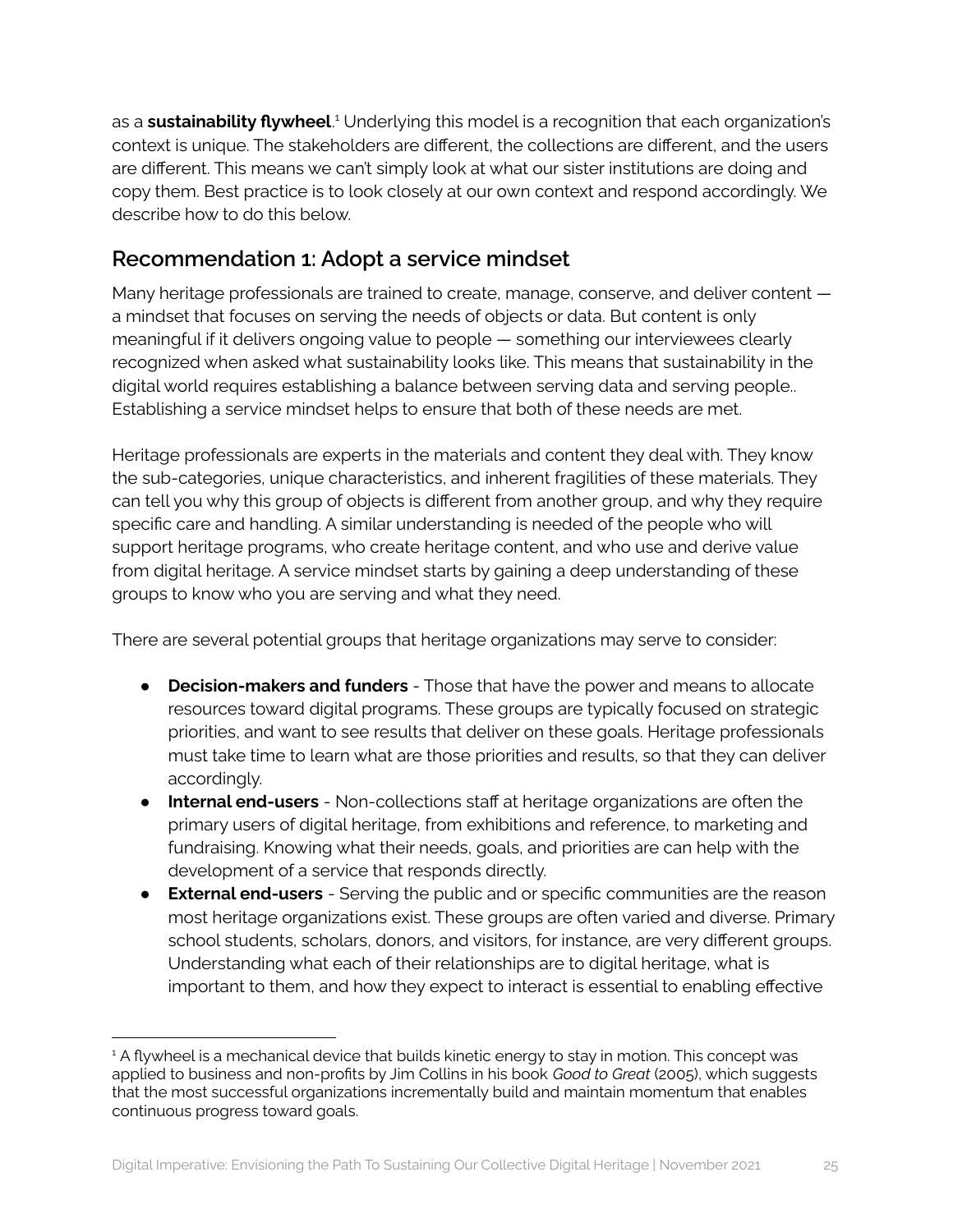use, and to building a program that supports that use from the inside out (we will revisit this topic more in recommendation #3).

● **Creators** - Interviewees expressed a goal of ensuring that heritage collections are inclusive and considerate of creators. To achieve this, it is critical to learn directly from creator communities.

And there are certainly others. Sustainability requires bringing together an understanding of all of these groups in order to develop a service that addresses them all. This is not always the mindset that we observed in our interviews. End users were discussed primarily in the context of access (and not considered in collection development, for instance), and stakeholders primarily with a grumble that they don't understand the needs of heritage professionals (but not in the context of aligning with their priorities). Rather than simply focus on ways we can help them understand us, heritage professionals need to *understand them*. This two-way dialogue is critical to reaching the end state vision that is inclusive of these stakeholders.

Knowing what is important to stakeholders and users informs what you collect, what you digitize, what you preserve, how you describe and tag things. For example, knowing what is more important to users — a static, digitized image of an original newspaper, or the textual content of the articles made available through their preferred device or channel, with names, places, and events linked to authoritative external information — can inform digitization and data creation efforts.

Engaging directly with representatives from each group helps us understand how and why they interact with digital heritage. It helps us know what priorities funders have and how we can align with those. It helps us know which collections or objects are most important to them right now. It allows us to know which metadata is most useful for answering the questions that users have about the content. It provides insights into which tools are most useful for access. This understanding allows heritage professionals to implement the policies, procedures, and technologies within their digital operations (recommendation #2), which provides the foundation to delivering a service to users (recommendation #3), and which provides the insights into the priorities of key decision-makers (recommendation #4).

Maintaining an evolving understanding of, and a goal of delivering value to users helps with setting priorities, which in turn helps create a manageable digital operation. This should be a key underpinning of a heritage organization's digital sustainability strategy.

### <span id="page-25-0"></span>**Recommendation 2: Right-size digital operations**

We heard repeatedly from interviewees that volume is one of the biggest challenges they face. Data scale and growth is understandably a key concern, after all, the organizations are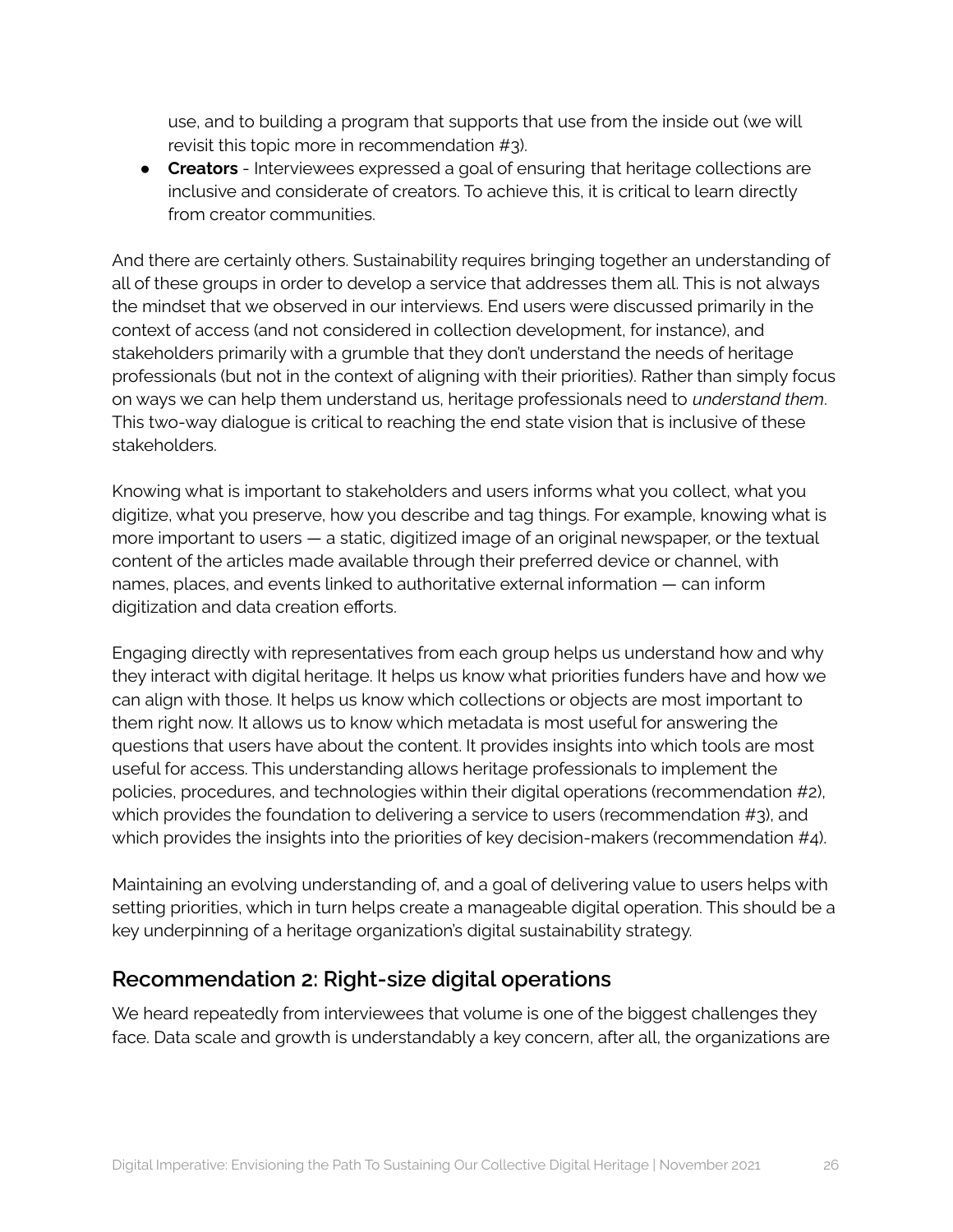experiencing a 42% annual increase in the growth of data, but only capturing and using a small fraction of that volume.<sup>2</sup>

It is difficult to be faced with the enormity of the challenge sustaining digital heritage and not feel the need to try to do everything. Collect everything. Digitize everything. Catalog everything. Make everything accessible. But the truth is, sustainability requires prioritization. We can't do everything at the same time, all the time, forever. Attempting to do so can often lead to suboptimal results and overwhelming backlogs.

A right-sized digital operation creates scope and scale that can be managed with available resources, that is aligned with the needs and goals of stakeholders and users, and that can demonstrate impact to funders and decision-makers. In other words, heritage organizations need to be sure they don't bite off more than they can chew at any given time when it comes to sustaining digital. Right-sized operations don't completely ignore everything that is not in scope. They prioritize available resources, so that attention is paid to where it delivers the most value, as identified through the user and stakeholder engagement. The rest can be returned to later, as long as we do the minimum needed to preserve the opportunity.

Right-sizing means using your strengths, then leveraging the expertise and resources of others to help establish a manageable operation. In today's digital economy, resources and expertise increasingly are distributed, providing economies of scale and energy efficiency. Many of the resources that organizations traditionally used to manage themselves are now outsourced to companies and partners that specialize offering these functions as a service. Storage, servers, networking have become like utilities. Similarly, in the last decade, software has transitioned away from something that you purchased, installed, and maintained yourself, to a service that is managed, updated, and delivered by others. There are upsides and downsides to this reality, but current trends indicate that this is not likely to change.

These services can be provided by private companies or public partnerships, such as with universities that have large data centers. Projects with computer science schools can help with large-scale data processing, or the development of simple scripts to automate workflows. Participating in hackday events can be a great way to introduce your organization's digital content to the local technical community, and find opportunities for collaboration.

To build a manageable operation, and to effectively identify and collaborate with partners and service providers, heritage professionals need to articulate their needs and goals in a way that translates into solutions. This requires technical literacy to understand the difference between functional, performance, data, and technical requirements, and to be able to document and prioritize these in a specific, measurable, achievable, relevant, and

<sup>&</sup>lt;sup>2</sup> Goodwin, Phillip, et al. "Rethink Data:Put More of Your Business Data to Work—From Edge to Cloud." IDC and Seagate, July 2020. Accessed 27 October 2021 from https://learn.seagate.com/web-rethink-data-infobrief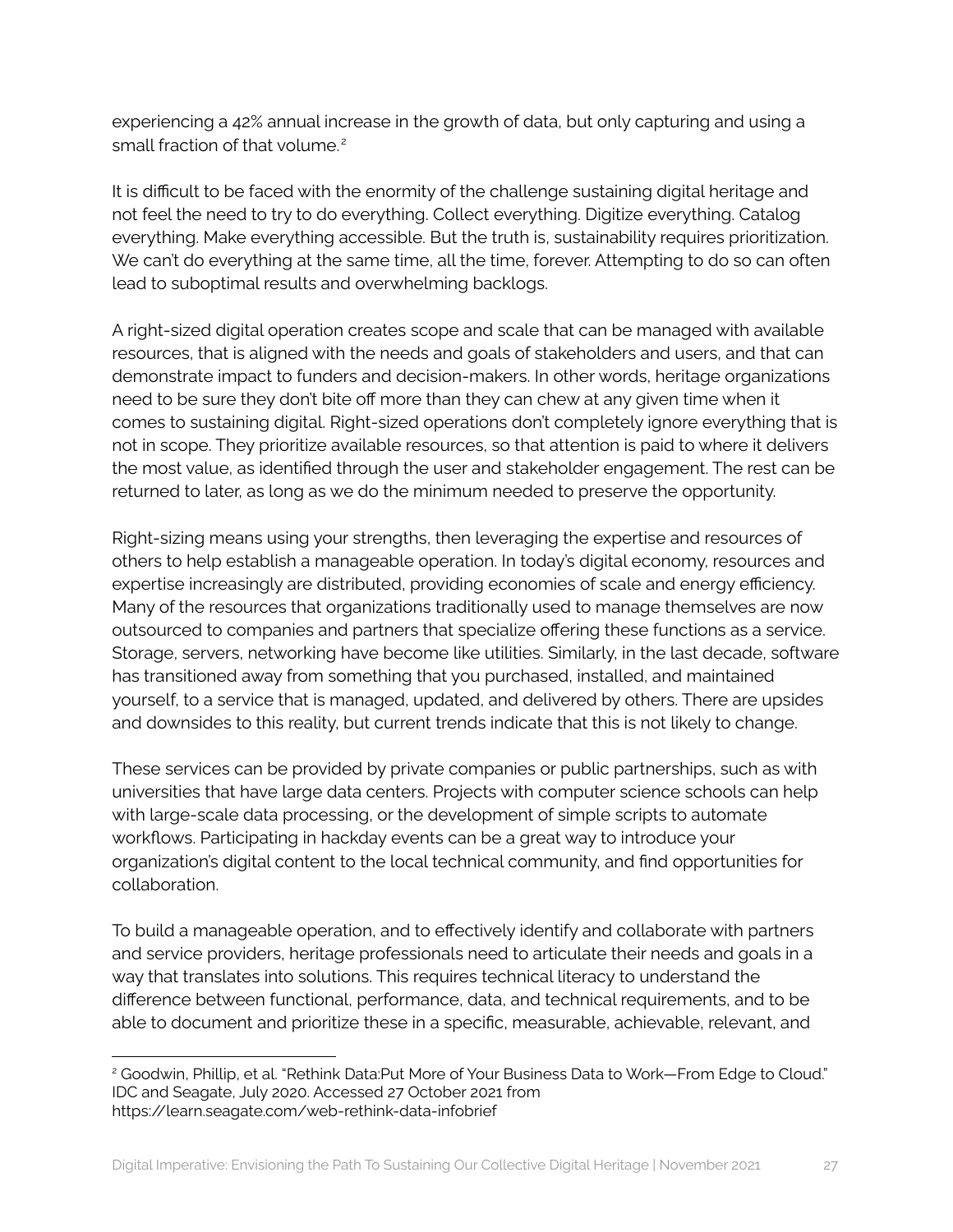time-bound way (SMART)<sup>3</sup>. Additionally, heritage professionals need to be able to understand and evaluate service offerings (particularly technology services) against needs, resources, and policies.

In sum, right-sizing operations means building the capacity to set priorities, define and limit scope, then leverage available resources (in-house and externally) to be able to effectively manage digital heritage content and collections.

## <span id="page-27-0"></span>**Recommendation 3: Deliver value**

Quite often, when heritage professionals discuss providing access, they make assumptions about what this should look like. But delivering value means providing access in a way that is meaningful to each unique group of users. What does "access" even mean to these different groups? What do they want to do with heritage content? Before we turn to building access solutions, it is critical to spend time understanding why each user group might want to access heritage collections, what is important to them about those collections, and how and where they might expect to interact with them.

Many interviewees spoke of a goal of providing open access to all digital heritage. But access to "everything" may not be a goal for all user groups. Some may only care about a subset of content, and may not have an interest in digging through unrelated things to find what they are looking for. In today's information-saturated landscape, curated collections of content, presented in a way that is relevant and meaningful to users, can sometimes be much more useful than infinite libraries. And yet, for other users, the opposite may be true. They may want access to all collections, but what they really care about is the data associated with those collections, so that they can analyze it to find new insights. For these users, access may mean being able to grab large scale and high quality data in a usable format (such as CSV or JSON) through bulk download or via APIs.

These are just a few use cases that could be uncovered after spending time engaging with users. There may be numerous others. Do users have limited sight, and would they benefit from alt-text and transcripts that could be used by screen readers? Would users like to purchase NFTs? Would they like the ability to create new content? The ability to share with others? The opportunity to contribute to crowdsourcing efforts? Or something else altogether?

Being inclusive means not making assumptions about people. It involves taking the time to learn about, empathize with, and understand the needs and goals of audiences. Once we understand who we are serving, what is important to them, and how they want to interact with heritage, we can begin to develop solutions that will deliver value by being able to answer questions like: What does access look like for each group? What do they need to know in order to re-use digital heritage?

<sup>3</sup> https://en.wikipedia.org/wiki/SMART\_criteria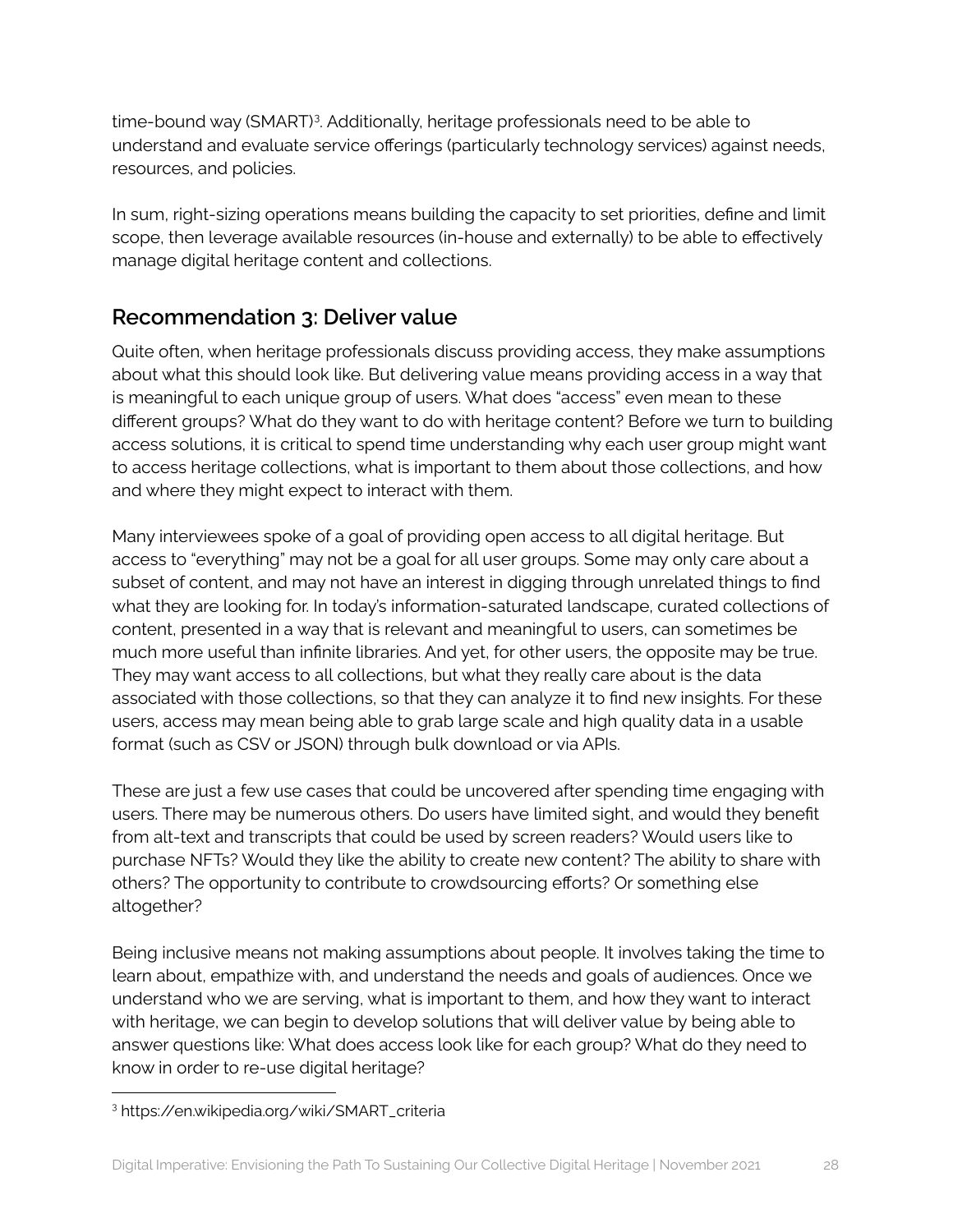Research efforts may reveal low-cost opportunities to create more digital engagement (e.g., social media posts, monthly newsletters) that can keep audiences returning over time. Larger access solutions should be built incrementally, prototyped, and tested with users to ensure they are delivering the desired value. After evaluating with users and learning what is working and what is not, incremental improvements can be made over time. User's needs and goals will continue to evolve. Heritage professionals that engage early to learn what is important to people, and often to evaluate how well a solution is performing, will be best equipped to evolve with them.

Returning to recommendation  $#2$  — this is a great opportunity to work with external partners. Local business schools can collaborate to help conduct market and user research, and may be able to recommend simple consumer-friendly access solutions. Local design schools or firms can help develop and prototype more complex innovative access solutions. In sum, don't assume what access means to people or what it should look like. By working with, and being inclusive of diverse audiences, we can find surprising and often simple ways to deliver sustaining value.

### <span id="page-28-0"></span>**Recommendation 4: Demonstrate impact**

How do we make digital heritage a priority for stakeholders? This was a key question asked by interviewees that this model seeks to address. In recommendation 1 we started with stakeholders, learning what is important to them, and what a meaningful result would look like. From there a manageable operation that can respond to these priorities is developed, as described in recommendation 2. Access is provided to a group of users in a way that delivers significant value, as in recommendation 3. All of this can be tracked, measured, and presented to key stakeholders to demonstrate impact, and perhaps most importantly, to provide the opportunity to request specific additional resources that will maintain the momentum behind sustainability efforts..

To illustrate how these concepts come together, we'll use the example of one organization the author of this report has worked with. Like many of the people interviewed for this project, this particular organization was overwhelmed by enormous volumes of digital media—images, video, audio—coming in from field work. Unable to keep up, they were amassing large backlogs of content that needed to be ingested, organized, and tagged. As they were unable to tag everything, they kept all of these assets locked away. Users had to go through the collection managers to access anything, a time-consuming process. And although decision-makers were being told more resources were needed, they were not responding.

The organization decided to take a step back and assess their situation. To start, they engaged with leaders from across the organization to learn why media content was important to their mission, how leaders wanted to leverage media to serve strategic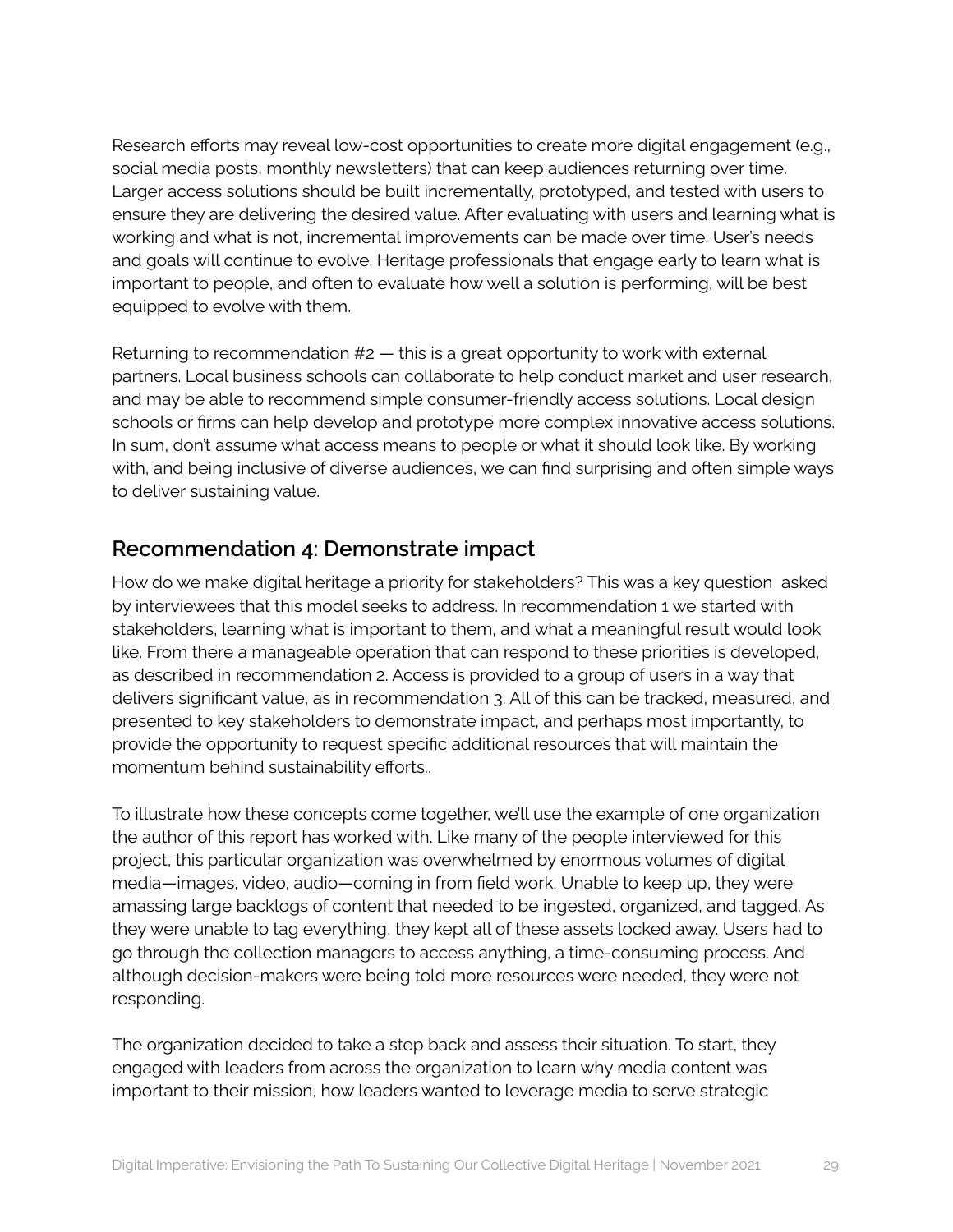priorities, and which content is most important to them. This revealed something eye-opening: their most important users only cared about certain content, and didn't care about having immediate access to the rest. Importantly, they didn't want access to content that didn't have certain metadata attached, specifically, the creator's name, the caption, and the rights. If a digital asset didn't have this information, they didn't need to know it existed.

This realization resulted in two fundamental shifts. First, it allowed the collection managers to create a collection policy that dramatically reduced the volume of media assets coming in. Previously, creators in the field sometimes delivered as many as 10,000 images and videos at one time. The new policy reduced this to a maximum of 35 of the best assets, which had to be delivered with specific metadata. Second, they developed a new approach to asset management. Instead of trying to organize, tag, and manage all assets equally, they shifted to identifying "selects" of the very best assets most aligned with institutional priorities, and focused on providing detailed metadata and rights information for only those. The remaining assets would still be ingested, but with very minimal, batch-level information, so that they are available in the less-common circumstance that someone needs them.

With these changes in place, the organization was able to build a self-service digital asset management system (DAMS) that provides staff and partners with immediate access to the curated collection. Although the system houses over one million assets, only 14,000 of those were selected, organized, cataloged, tagged with rights information, and made available to users at the time the system was launched.

Following this transition, the organization went from feeling overwhelmed by the flood of assets coming in and the crushing backlogs that were piling up, to delivering immediate value to their users by making available thousands of assets previously locked away. And perhaps most critically, they were able to demonstrate the impact of the value they had delivered to users. When decision-makers asked if they could do more, they were able to respond with a specific request for additional resources.

This organization is now in an excellent position to continue building out its digital collections program in a way that is responsive to priorities, right-sized to available resources, and that delivers ongoing value to users. They have started to build the momentum needed to sustain their organization's digital heritage, and are positioned to do even more, incrementally.

This is just one example. There are many other ways to demonstrate impact and value, depending on who the stakeholders are and their interests. The important thing is to return to the priorities of these groups as identified in recommendation #1, and demonstrate how sustaining digital heritage aligns with and supports those efforts.

From here, heritage organizations are positioned to continue to compound efforts, turning the flywheel little by little until it starts to maintain momentum on its own.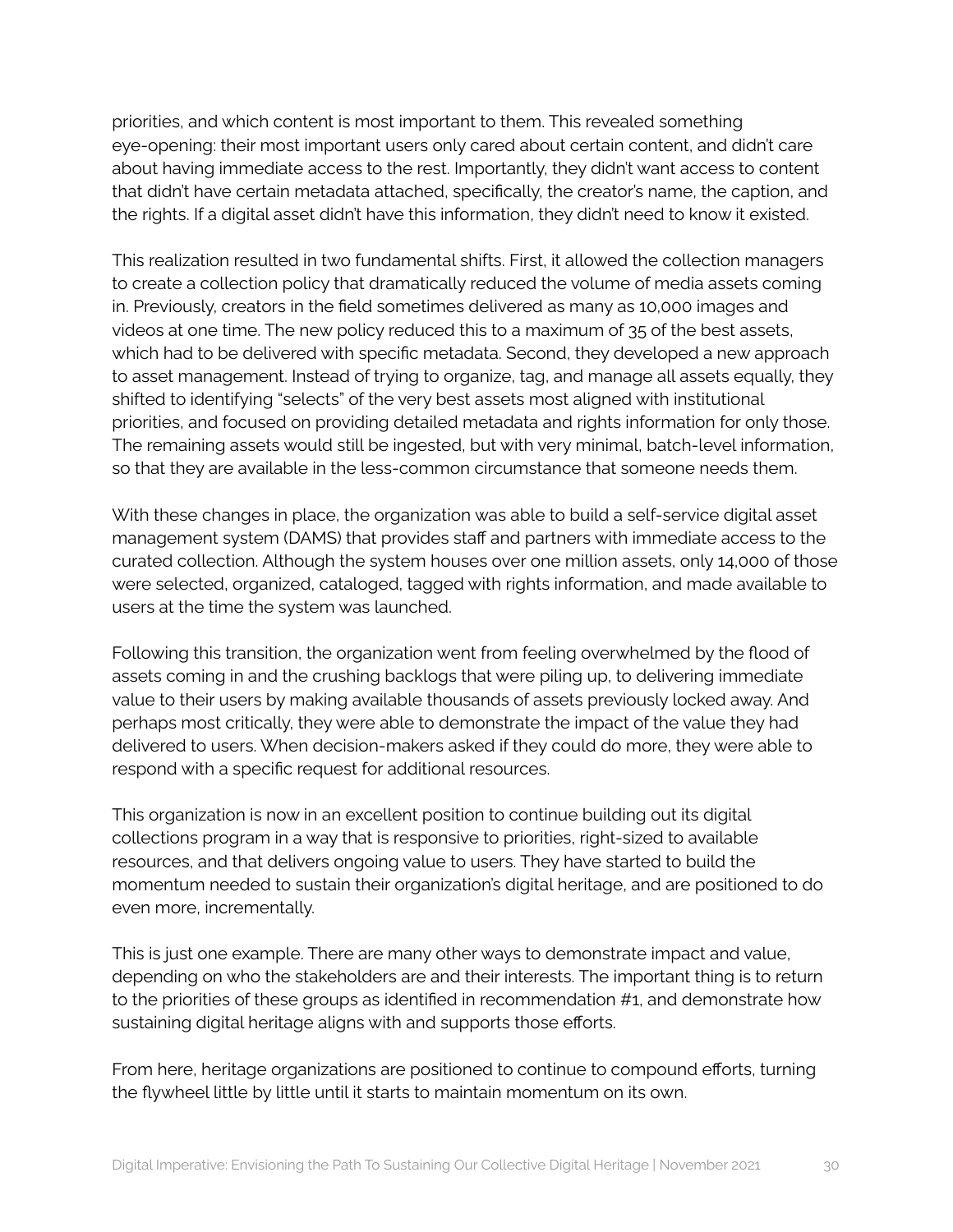## <span id="page-30-0"></span>6. ANALYSIS OF CURRENT PROFESSIONAL DEVELOPMENT OFFERINGS

With this model for sustainability in mind, how well do the current professional development opportunities help prepare heritage professionals to sustain their digital content?

In order to answer this question, we looked at the landscape of trainings, courses, and workshops offered today. There were many avenues we could explore for this analysis, but for the purposes of this report, the scope of this analysis aligned with the types of capacity building that ICCROM currently offers. With this in mind, our analysis consisted of an examination of offerings that fell within the following scope:

- Continuing education training opportunities such as workshops and courses (i.e., did not include full-time, higher education degree courses, and did not include general conference presentations or panels);
- Training opportunities that are ongoing (i.e., ignores offerings that were offered one time only or where there are not indicators that it will be offered again);
- Topics covered by these offerings since 2019 only (i.e., ignores topics covered in earlier years of the same training).

Each of the offerings reviewed in our sample emphasized a specific aspect of sustaining digital heritage. For the purposes of this analysis, we have categorized these as follows:

| Main topic / emphasis                     | # of offerings |
|-------------------------------------------|----------------|
| Digital preservation                      | 6              |
| Digital strategy / digital transformation | 5              |
| Access                                    | 3              |
| Data                                      | 2              |
| Digital asset management                  | 1              |

Together, the professional development offerings reviewed cover a wide range of topics relevant to sustaining digital heritage. The table below highlights the top themes that emerged across all offerings analyzed, which include key topics of interest to our interviewees.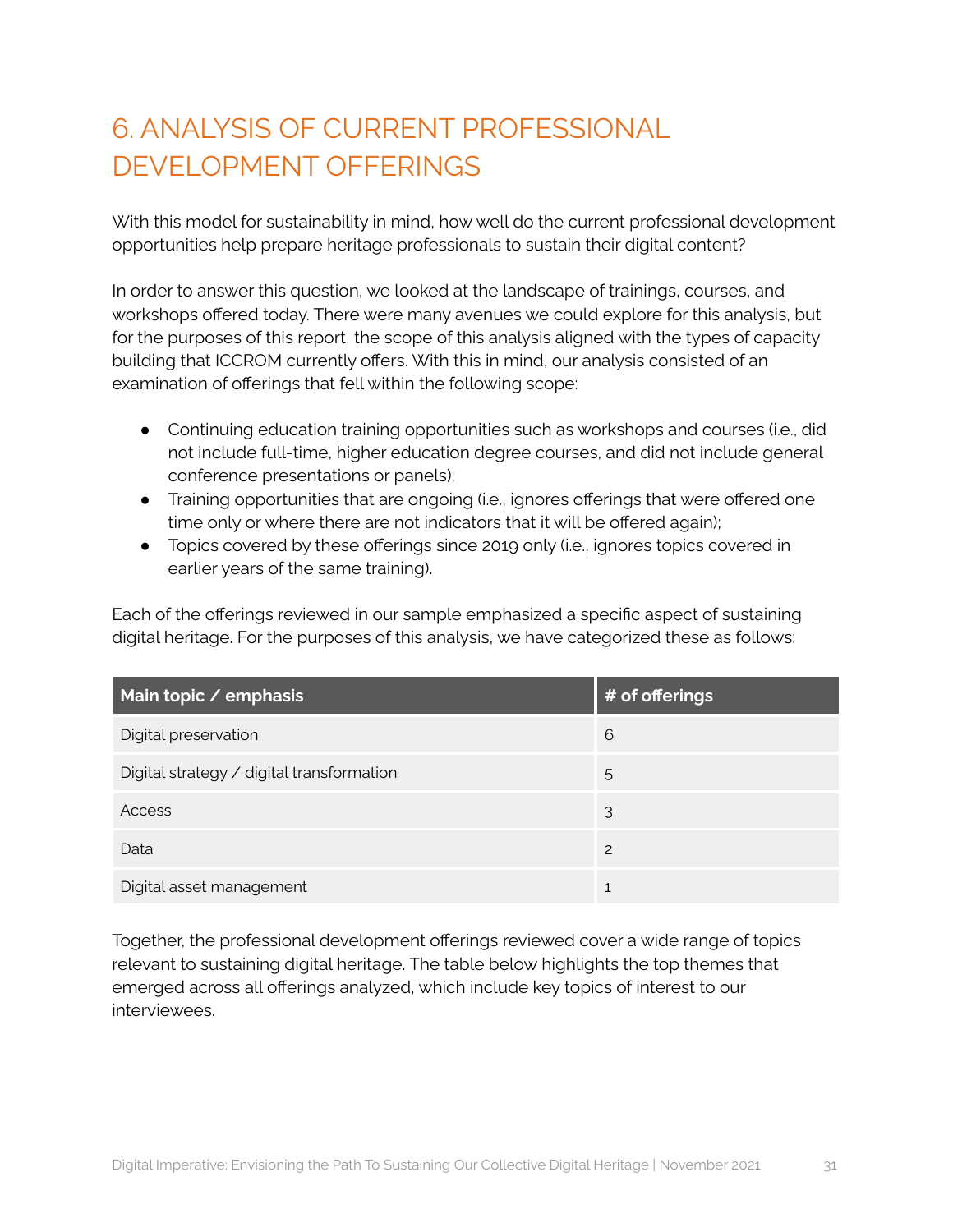| Sub-topic                       | # of offerings |
|---------------------------------|----------------|
| audience engagement             | $\overline{7}$ |
| metadata                        | 5              |
| storage                         | $\overline{4}$ |
| preservation planning           | $\overline{4}$ |
| file formats                    | $\overline{4}$ |
| business planning & fundraising | $\overline{4}$ |
| AI                              | $\sqrt{4}$     |
| intellectual property rights    | $\mathfrak{Z}$ |
| impact                          | 3              |
| access strategies               | $\mathfrak{Z}$ |
| open source tools               | $\overline{c}$ |
| open access                     | $\overline{c}$ |
| leadership                      | $\overline{c}$ |
| ingest                          | $\overline{c}$ |
| digitization                    | $\overline{c}$ |
| copyright                       | $\overline{c}$ |
| asset management                | $\overline{c}$ |

However, taking a closer look, we find that the topics covered depend on the emphasis of the course. For example, figure 4 below shows that if we compare training opportunities focused on digital preservation with those focused on digital strategy, we see very little overlap in topics.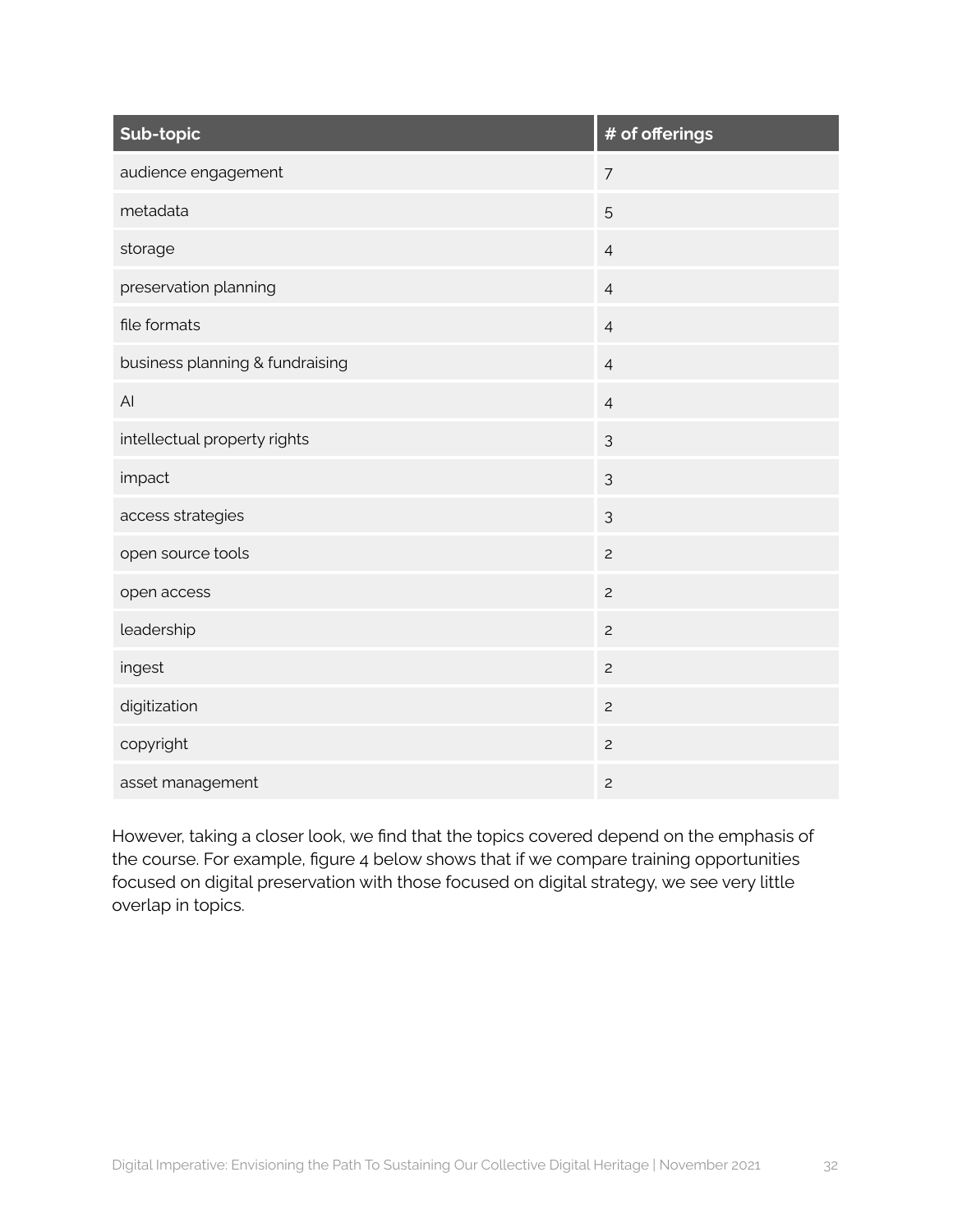

*Figure 4. Analysis of topics addressed by professional development offerings focusing on digital preservation vs. digital strategy.*

Although all the topics that concern interviewees and more are covered in the wealth of training offered today, we did not find a programme that brings them all together in a way that develops capacity for holistic, strategic thinking about sustaining digital heritage. There are courses on digital preservation, courses on access, and courses on digital strategy, but we did not find a learning opportunity that covers all of these subjects in the sample analyzed. Additionally, there are capabilities discussed in the model for sustainability in the previous section of this report, which may be thought of as outside the heritage domain, such as IT business analysis, marketing, and design thinking, that are not obviously <sup>4</sup> covered by these existing offerings. In short, there seems to be a divide in the emphasis of different offerings..

We feel that these existing courses play a critical role in the development of digital heritage professionals by helping people build the expertise needed for sustainability of content. However, it remains our strong opinion that digital leaders must bridge these subspecialities in order to create a holistic, ongoing approach to sustaining digital heritage. At this time, we have not found an offering that covers all aspects in the comprehensive and interconnected way that seems to be needed.

<sup>4</sup> Our analysis was limited to review of topics covered as presented on the websites of each professional development offering.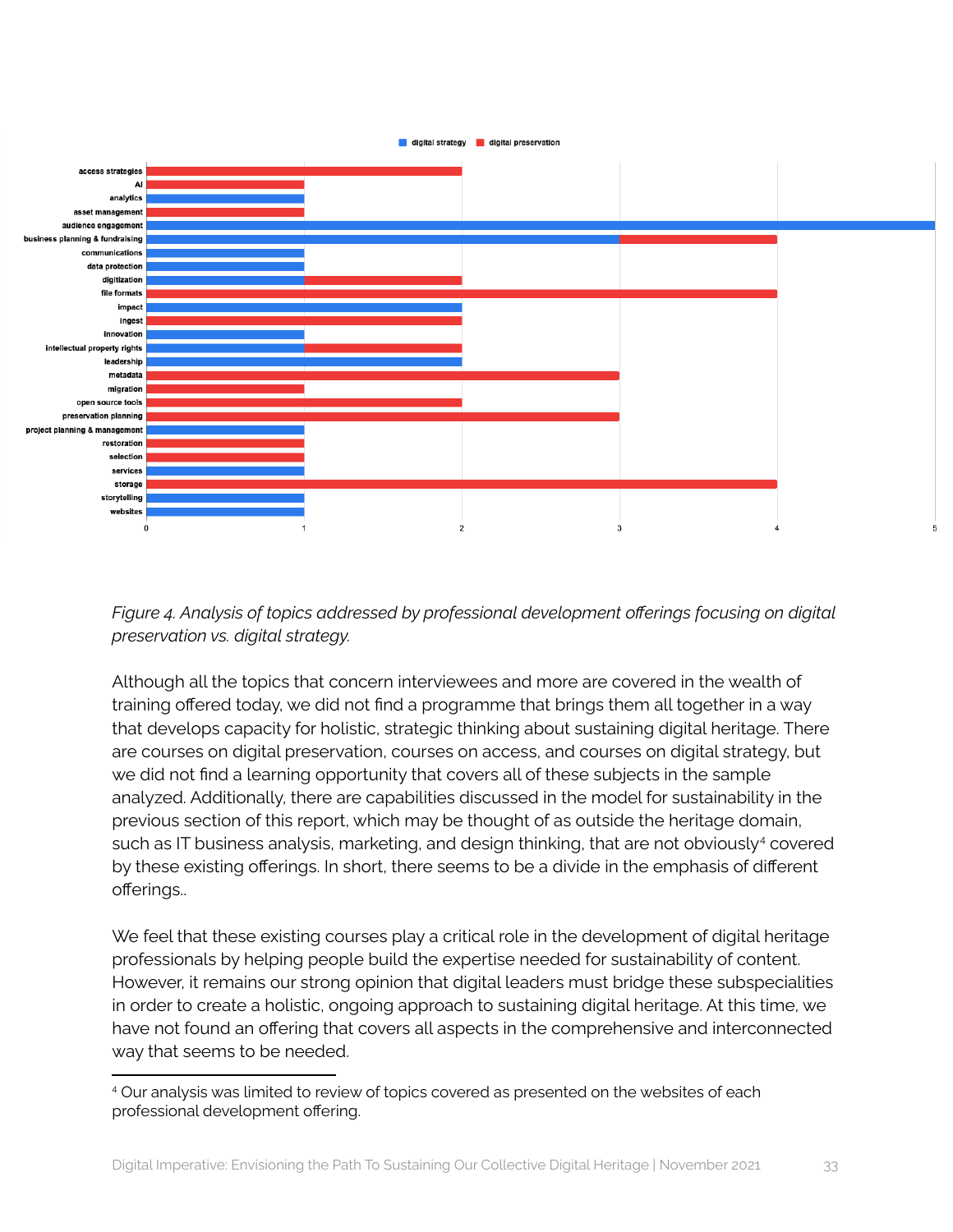## <span id="page-33-0"></span>7. OPPORTUNITIES FOR ICCROM

As highlighted throughout this report, sustaining digital heritage requires numerous coordinated activities, from creating and collecting, to preserving and providing access. Our proposal for sustaining these activities involves weaving them together into a holistic approach that builds an organization's digital capabilities through the lens of services that are valuable to users and aligned with priorities of stakeholders. This requires interdisciplinary thinking that bridges traditional heritage subspecialties and adds additional skills for the digital age that are often found in other industries.

We see an opportunity for ICCROM to create a programme that brings these concepts together to help organizations sustain their digital heritage. Indeed, when asked what such a programme from ICCROM could offer, the focus group shared the following ideas:

- A bridge between different disciplines and sub-specialties of digital heritage
- Correlation of concepts that have traditionally been compartmentalized
- A model for building a digital strategy that is adaptable to diverse organizations—with different types of content and differing stages of digital maturity
- Digital literacy that enables heritage professionals to fluently converse with stakeholders such as IT
- An awareness and understanding of what digital heritage means and involves, and facilitation of digital transformation, especially for heritage organizations that have not yet begun to make this transition

With these ideas in mind, we could imagine a such a programme would ideally have the following characteristics:

- **Comprehensive** The programme should offer opportunities for heritage professionals to learn the interdisciplinary aspects involved in sustaining digital heritage, and the critical thinking skills to bring these together to deliver impact.
- **Modular** The programme should be designed to attract participants at multiple levels of experience and expertise, allowing them to develop knowledge and skills in specific topics over time, with the option of building toward a certificate by having completed multiple modules.
- **Collaborative** Working with partners provides an opportunity for ICCROM to build an umbrella programme that brings together the relevant concepts for sustaining digital heritage while leveraging the expertise of other professional development entities that can most effectively deliver training opportunities relevant to the areas they are strongest in, such as digital preservation or audience engagement.
- **Virtual** A digital-first learning environment natively helps build digital skills. A remote offering that combines synchronous and asynchronous learning, through digital platforms, has the added benefit of providing a means to engage with people in various locations, while reducing the need for costly travel.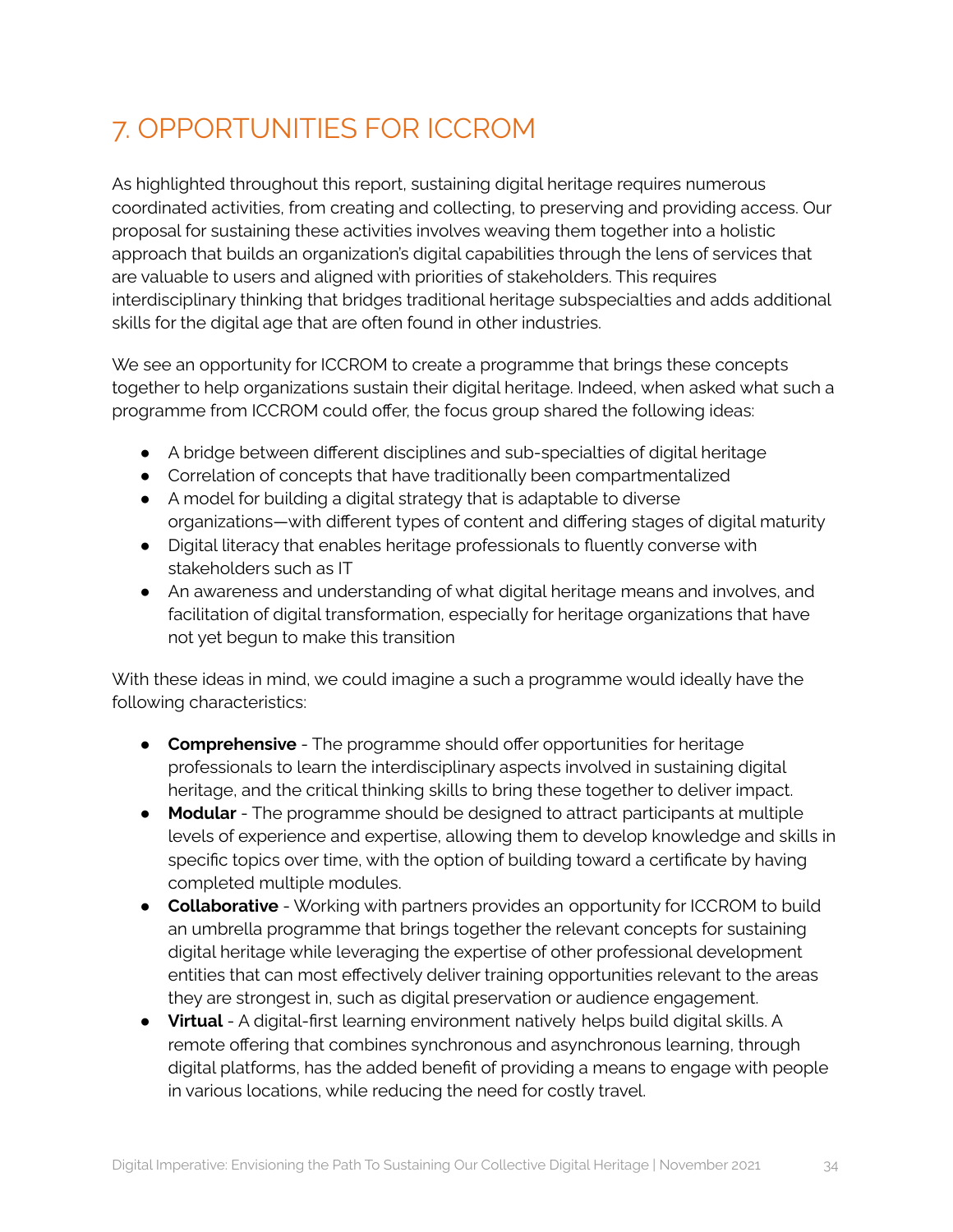● **Cohort-based** - Like ICCROM's current programmes, an ideal training opportunity brings together a group of people working together over the same timeframe toward the similar goals, who can motivate each other, learn from each other by providing feedback, and provide accountability to one another.

We believe that a programme with these characteristics would appeal to heritage professionals from a variety of specialties, at varying levels of career development. Those earlier in their career or wishing to develop more expertise in a specific skill may choose to focus on a single module. Others may wish to focus on building their digital leadership skills by completing multiple modules and receiving a certificate.

There are numerous models of online learning today that could provide inspiration for this programme. Some of the most successful have the same characteristics as those described above, allowing learners to grow in a way that responds to both immediate and long-term needs.

We imagine that such a programme would address key topics already covered by related offerings, such as digitization, storage, and access. However, it would also include concepts and skill sets from other industries such as project management, design, and software development. This interdisciplinary, hybrid approach will help participants gain skills designed to help build their digital confidence, and open up new opportunities to engage and explore.

Looking through the lens of the sustainability model shared above, the hard and soft skills required may include the following:

| <b>Foundational Skills - critical to all stages</b> |                                                                                                                     |  |
|-----------------------------------------------------|---------------------------------------------------------------------------------------------------------------------|--|
| Design thinking /<br>human-centered design          | For prototyping and testing solutions that responds<br>directly to the needs of users                               |  |
| <b>Program and project</b><br>management            | To develop skills in scoping, budgeting, task<br>management, and time management                                    |  |
| 1. Adopt a service mindset                          |                                                                                                                     |  |
| User research                                       | For developing an understanding of and empathy with<br>users                                                        |  |
| Market research                                     | To build skills in identifying and understanding<br>characteristics of different groups                             |  |
| 2. Right-size digital operations                    |                                                                                                                     |  |
| <b>IT business analysis</b>                         | To help with translating between business needs and<br>technology solutions and collaboration with<br>technologists |  |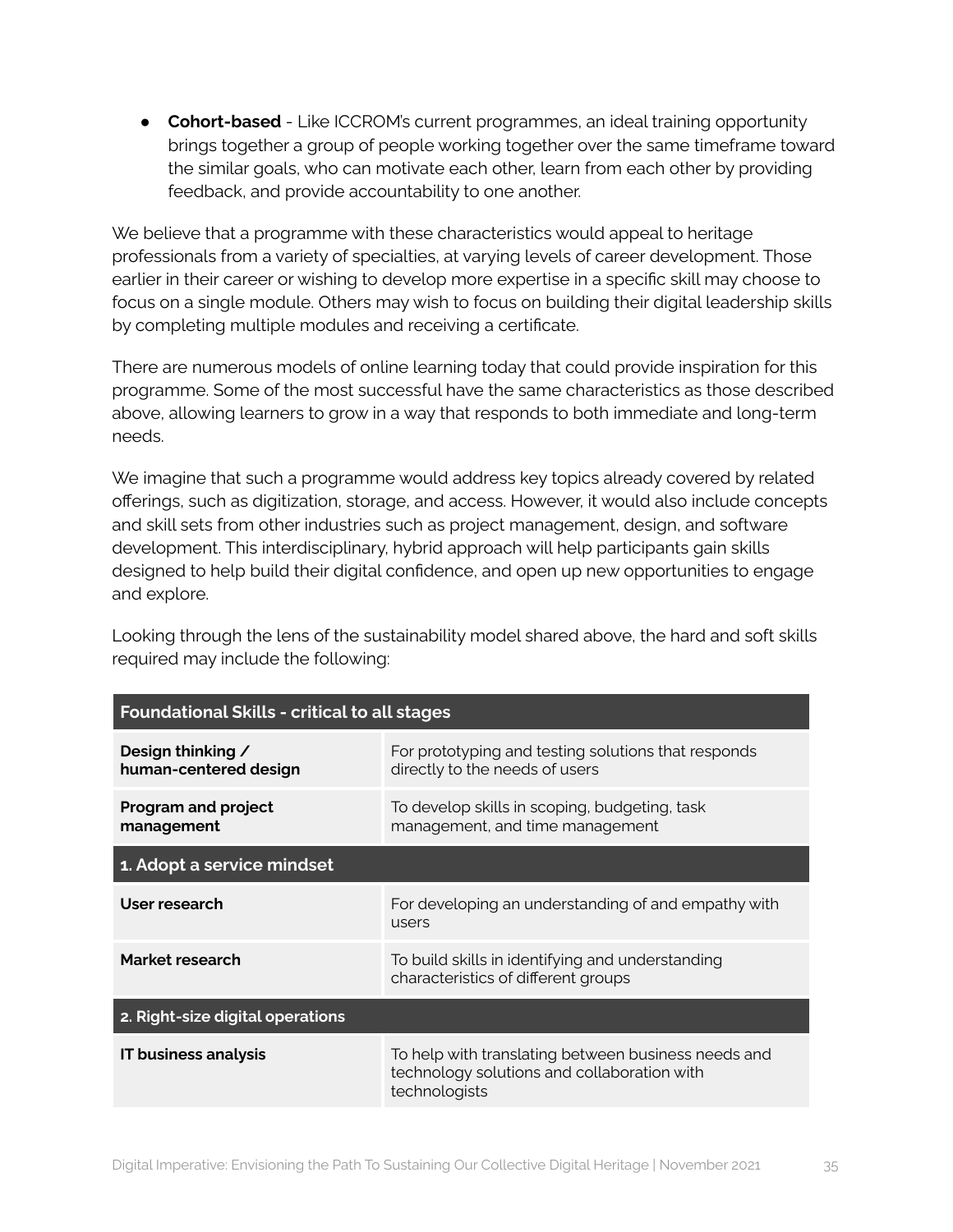| <b>Agile</b>                                         | A software development project management<br>framework that is widely adaptable to many other<br>scenarios, which offers concrete methods for articulating<br>requirements to technologists |
|------------------------------------------------------|---------------------------------------------------------------------------------------------------------------------------------------------------------------------------------------------|
| <b>Digital storage and cloud</b><br>computing basics | To help practitioners gain an understanding of "-as a<br>service" offerings, particularly for storage,<br>computing/servers, and software.                                                  |
| <b>Information security basics</b>                   | To help practitioners assess risks of a particular<br>technology solution, and understand how to safeguard<br>information security and privacy                                              |
| 3. Deliver value                                     |                                                                                                                                                                                             |
| User research                                        | For developing an understanding of and empathy with<br>users                                                                                                                                |
| Market research                                      | To build skills in identifying and understanding<br>characteristics and behaviors of different groups as well<br>as changes in technology                                                   |
| <b>Content strategy</b>                              | The strategic process of creating, publishing, and<br>promoting content that promotes and serves<br>organizational objectives                                                               |
| Intellectual property rights                         | To help practitioners gain confidence in their ability to<br>open access responsibility and ethically                                                                                       |
| <b>Marketing</b>                                     | To support outreach to various audiences, and increase<br>engagement                                                                                                                        |
| 4. Demonstrate impact                                |                                                                                                                                                                                             |
| Fundraising / proposal writing /<br>grant writing    | To help practitioners learn how to pitch proposals to<br>decision-makers and funders                                                                                                        |
| <b>Business analysis</b>                             | To assess and share organizational and societal impact                                                                                                                                      |
| <b>Basic data analysis and reporting</b>             | Spreadsheet fundamentals that can help with tracking,<br>measuring, and reporting the progress of a project or<br>program, as well as analyzing collections data                            |

These topics could be integrated into modules on core digital heritage topics (such as digital preservation) and priority concerns of interviewees (such as managing copyright). They could also be recommended as standalone topics, with suggested resources or platforms from where they could be learned. Taking these recommended courses could contribute to a certification.